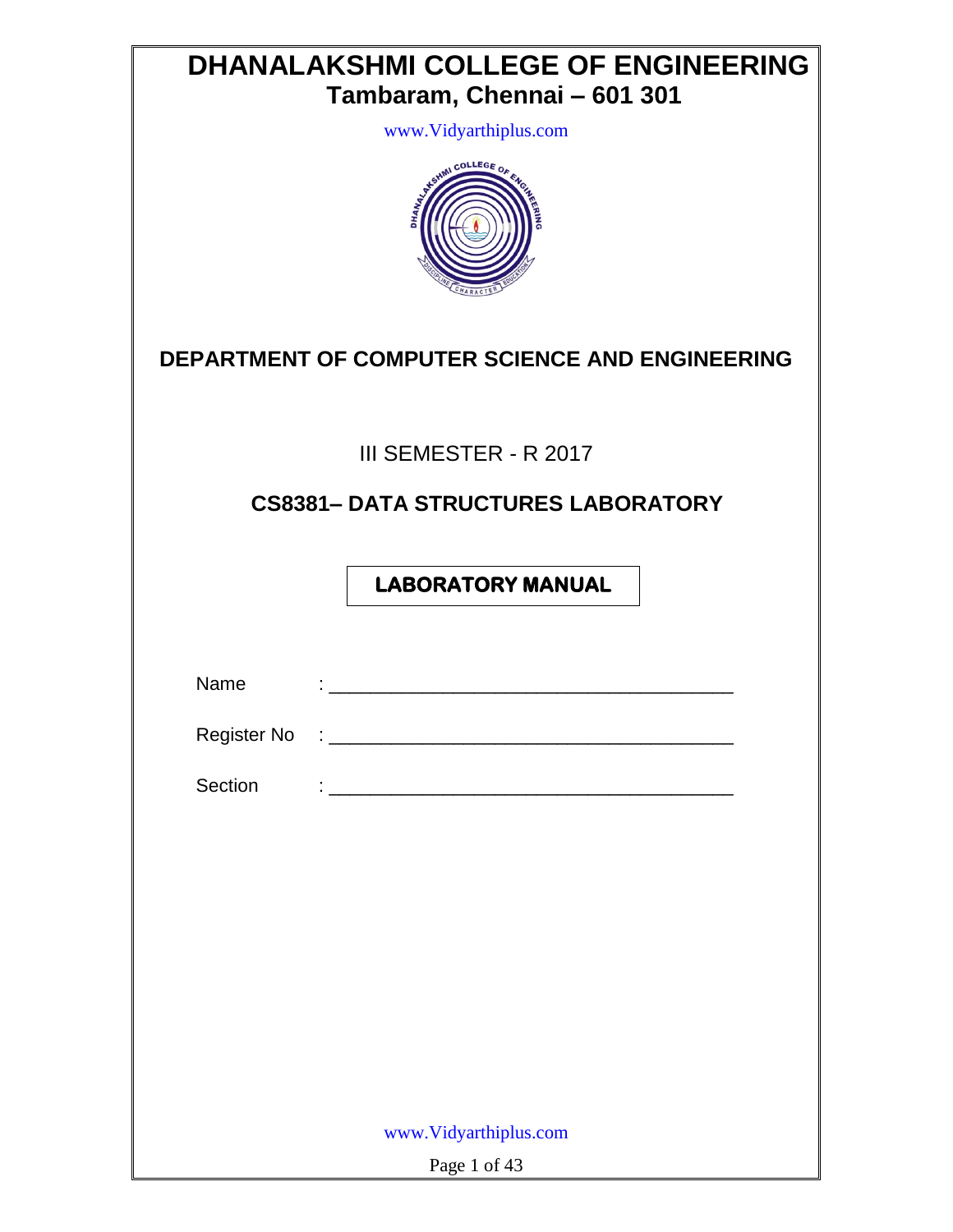## **DHANALAKSHMI COLLEGE OF ENGINEERING**

www.Vidyarthiplus.com

# **VISION**

Dhanalakshmi College of Engineering is committed to provide highly disciplined, conscientious and enterprising professionals conforming to global standards through value based quality education and training.

# **MISSION**

- To provide competent technical manpower capable of meeting requirements of the industry
- To contribute to the promotion of Academic excellence in pursuit of Technical Education at different levels
- To train the students to sell his brawn and brain to the highest bidder but to never put a price tag on heart and soul

### www.Vidyarthiplus.com

Page 2 of 43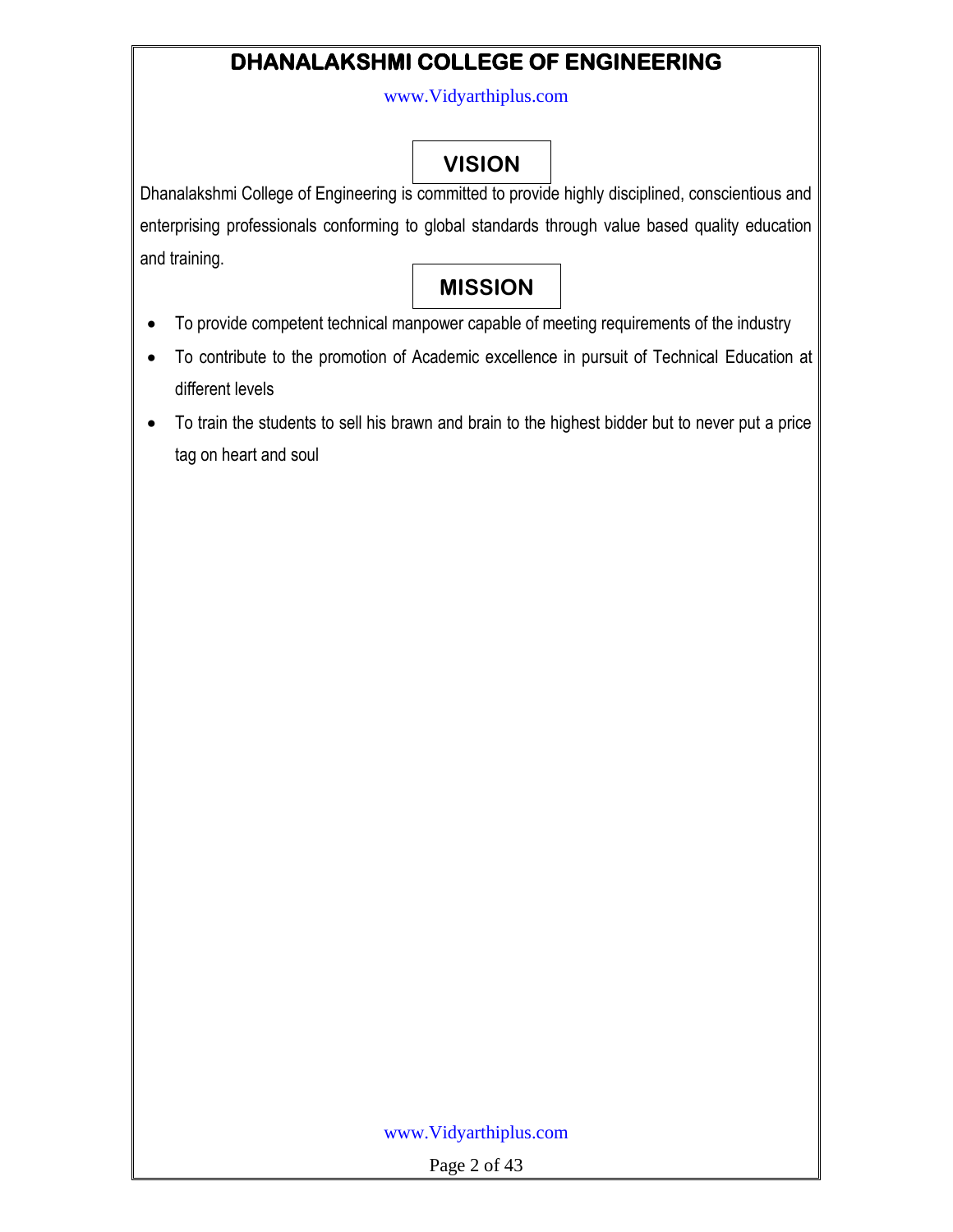### **PROGRAM EDUCATIONAL OBJECTIVES**

www.Vidyarthiplus.com

### 1. FUNDAMENTALS

To impart students with fundamental knowledge in Mathematics, Science and fundamentals of engineering that will mould them to be successful professionals

### 2. CORE COMPETENCE

To provide students with sound knowledge in engineering and experimental skills to identify complex software problems in industry and to develop practical solutions for them

### 3. BREADTH

To provide relevant training and experience to bridge the gap between theory and practice this enables them to find solutions for real time problems in industry and organization, and to design products requiring interdisciplinary skills

### 4. PROFESSIONALISM SKILLS

To bestow students with adequate training and provide opportunities to work as team that will build up their communication skills, individual leadership and supportive qualities, and to enable them to adapt and work in ever changing technologies

## 5. LIFELONG LEARNING

To develop the ability of students to establish themselves as professionals in Computer Science and Engineering and to create awareness about the need for lifelong learning and pursuing advanced degrees

### www.Vidyarthiplus.com

Page 3 of 43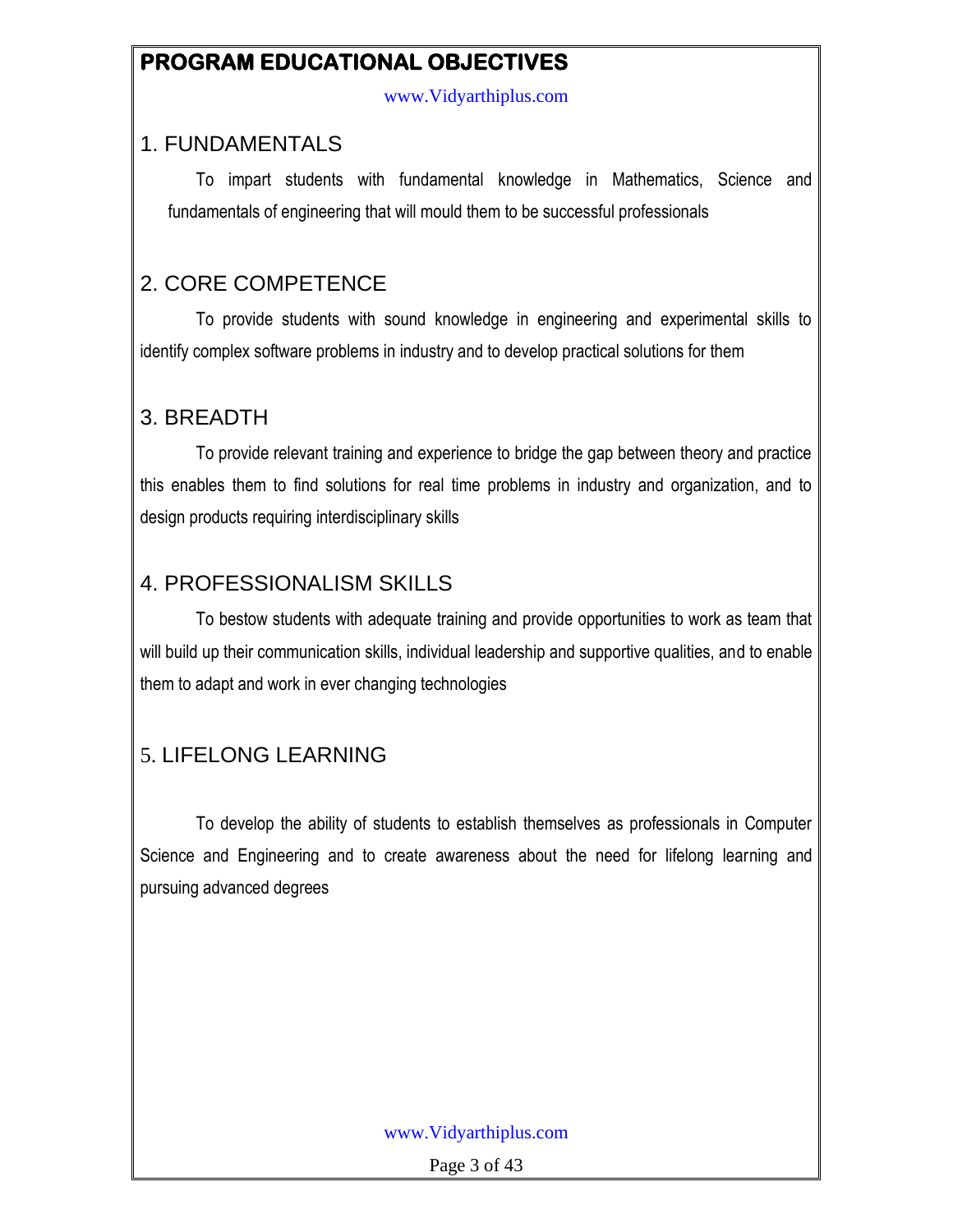### **PROGRAM OUTCOMES**

- a) To apply the basic knowledge of Mathematics, Science and engineering fundamentals in Computer Science and Engineering field
- b) To design and conduct experiments as well as to analyze and interpret data and apply the same in the career
- c) To design and develop innovative and creative software applications
- d) To understand a complex real world problem and develop an efficient practical solution

e) To create, select and apply appropriate techniques, resources, modern engineering and IT tools

f) To understand their roles as a professionals and give the best to the society

g) To develop a system that will meet expected needs within realistic constraints such as economical, environmental, social, political, ethical, safe and sustainable

h) To communicate effectively and make others understand exactly what they are trying to convey in both verbal and written forms

- i) To work in a team as team member or a leader and make unique contributions and work with coordination
- j) To exhibit confidence in self-education and ability for lifelong learning
- k) To develop and manage projects in multidisciplinary environments

### www.Vidyarthiplus.com

Page 4 of 43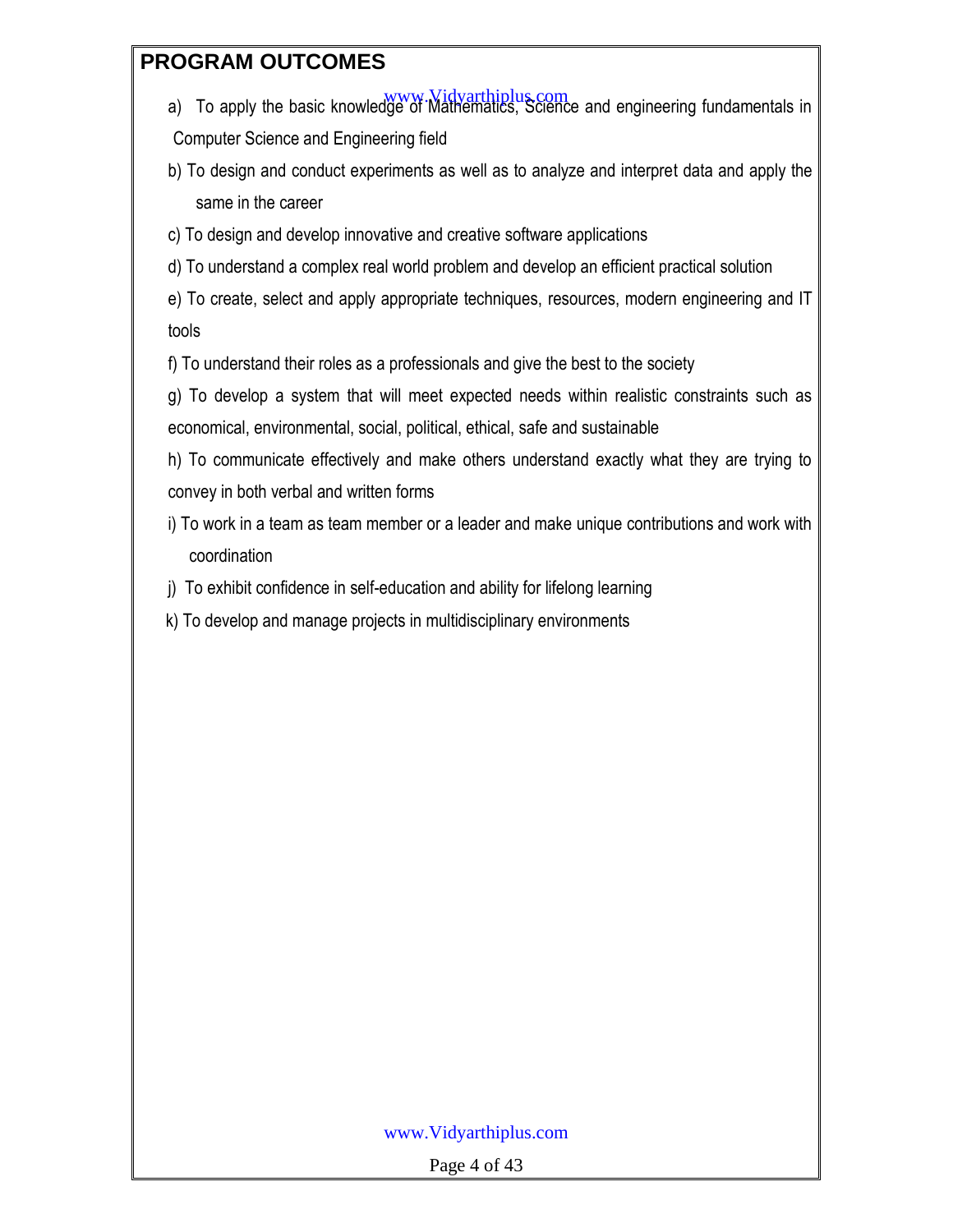## **CS8381 – DATA STRUCTURES LABORATORY**

# **SYLLABUS**  www.Vidyarthiplus.com

## **COURSE OBJECTIVES**

- To implement linear and non-linear data structures
- To understand the different operations of search trees
- To implement graph traversal algorithms
- To get familiarized to sorting and searching algorithms

## **LIST OF EXPERIMENTS:**

- 1. Array implementation of Stack and Queue ADTs
- 2. Array implementation of List ADT
- 3. Linked list implementation of Stack, Queue and List ADTs
- 4. Applications of List, Stack and Queue ADTs
- 5. Implementation of Binary Trees and operations of Binary Trees
- 6. Implementation of Binary Search Trees
- 7. Implementation of AVL Trees
- 8. Implementation of Heaps using Priority Queues.
- 9. Graph representation and Traversal algorithms
- 10. Applications of Graphs
- 11. Implementation of searching and sorting algorithms
- 12. Hashing any two collision techniques

### **TOTAL: 60 PERIODS**

## **COURSE OUTCOMES**

### **Upon completion of the course, students will be able to:**

- Write functions to implement linear and non-linear data structure operations
- Suggest appropriate linear / non-linear data structure operations for solving a given problem
- Appropriately use the linear / non-linear data structure operations for a given problem
- Apply appropriate hash functions that result in a collision free scenario for data storage and retrieval

### www.Vidyarthiplus.com

Page 5 of 43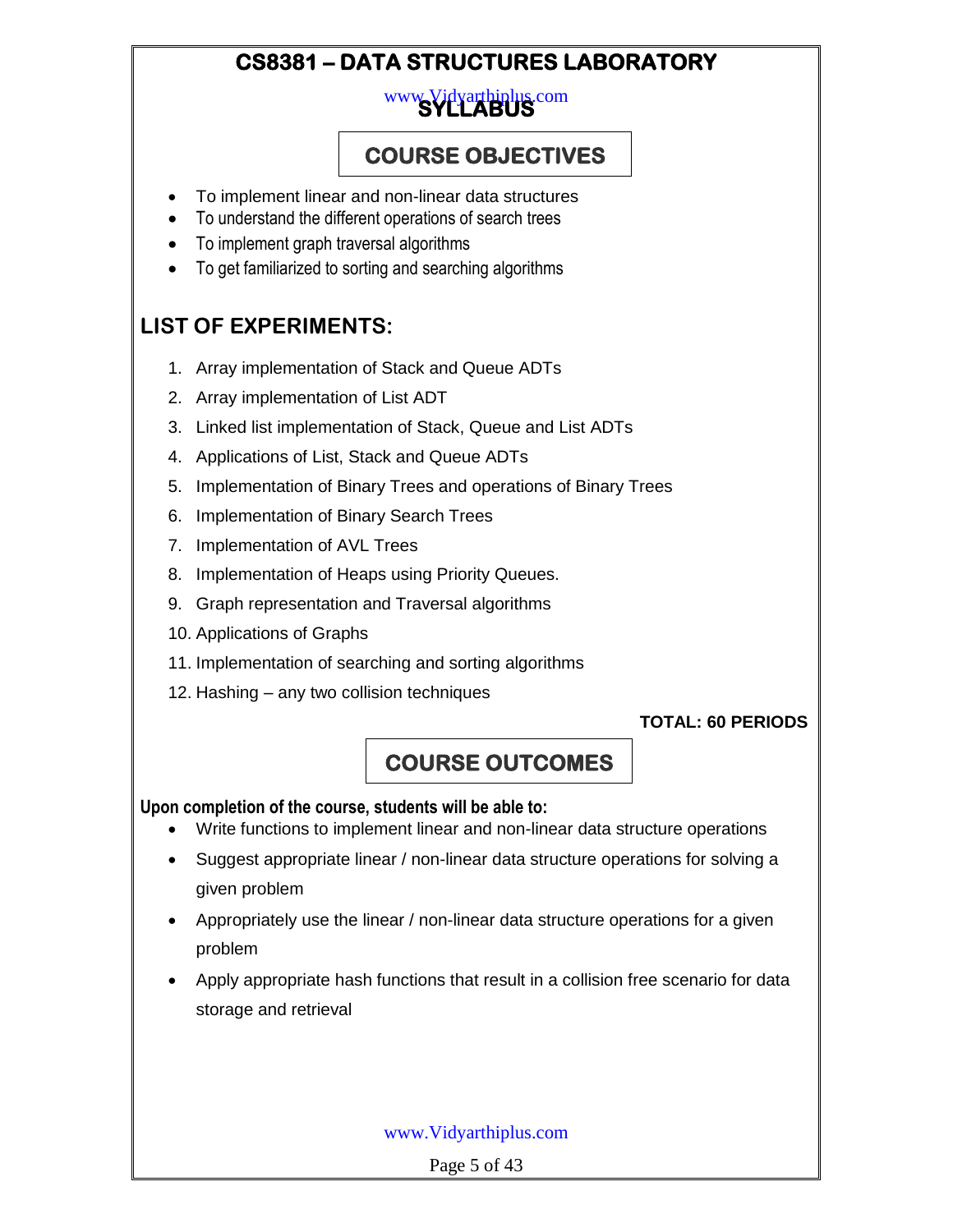# **CS8381 – DATA STRUCTURES LABORATORY**

**CONTENTS** www.Vidyarthiplus.com

| SI.No. | <b>Name of the Experiment</b>                                              | Page<br>No. |
|--------|----------------------------------------------------------------------------|-------------|
| 1.a)   | Array implementation of Stack ADT                                          |             |
| 1.b)   | Array implementation of Queue ADT                                          |             |
| 2.     | Array implementation of List ADT                                           |             |
| 3. a)  | Linked list implementation of Stack ADT                                    |             |
| 3. b)  | Linked list implementation of Queue ADT                                    |             |
| 3.c    | Linked list implementation of List ADT                                     |             |
| 4. a)  | <b>Application of Stack ADT</b>                                            |             |
| 4. b)  | <b>Application of Queue ADT</b>                                            |             |
| 5.     | a. Graph Representation                                                    |             |
|        | b. Graph Traversal - DFS and BFS                                           |             |
| 6.     | Implementation of Searching algorithms - Linear Search and Binary Search   |             |
| 7.     | Implementation of Sorting algorithms - Bubble Sort, Shell Sort, Radix Sort |             |
| 8.     | Implementation of Heaps                                                    |             |
| 9.     | Implementation of Binary Trees and operations of Binary trees              |             |
| 10.    | Implementation of Binary Search Tree                                       |             |
| 11     | Implementation of Hashing Technique                                        |             |
|        |                                                                            |             |

Page 6 of 43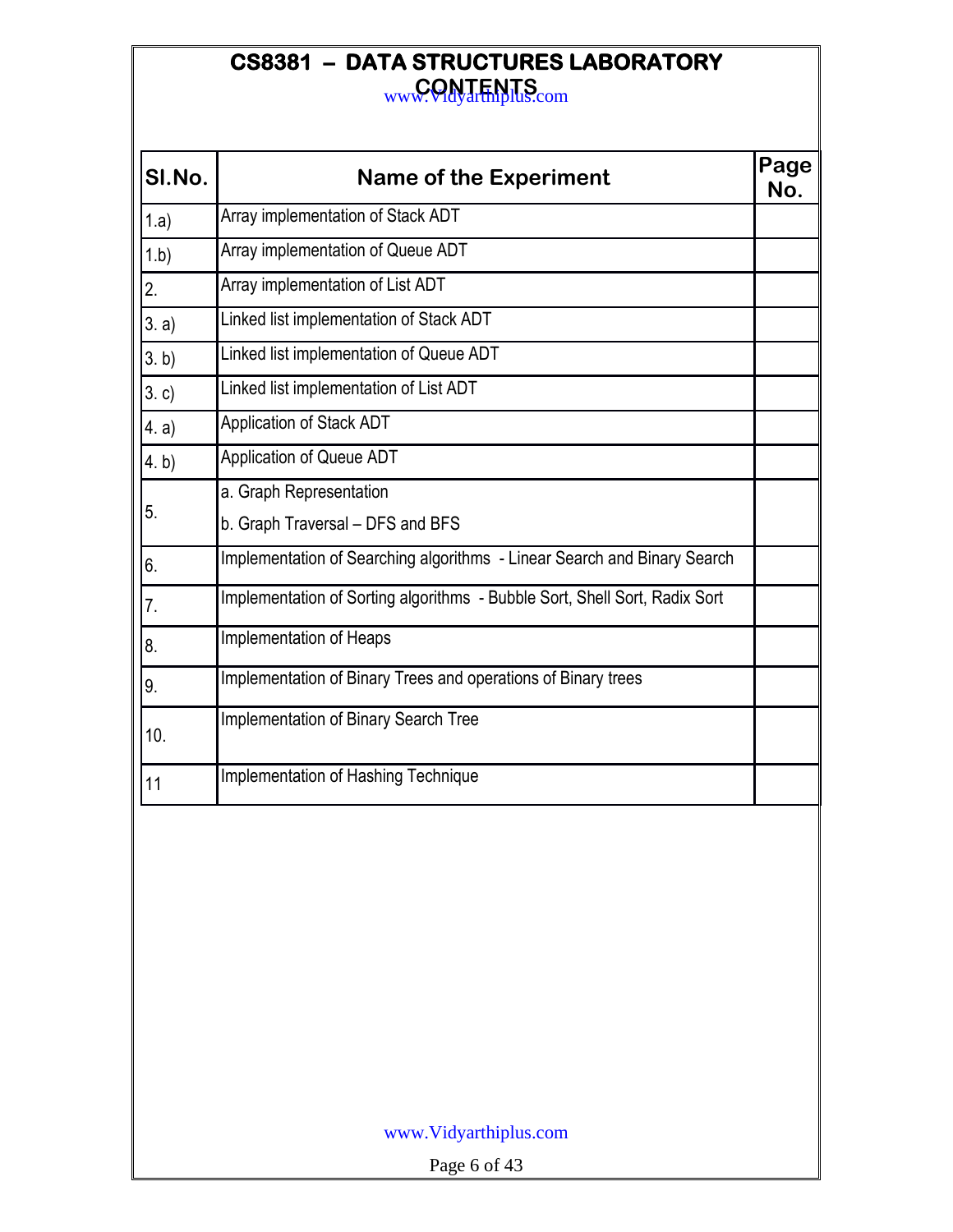**Date:**

### **Ex. No: 1a IMPLEMENTATION OF STACK ADT**

www.Vidyarthiplus.com

**Aim:**

To write a C program to implement Stack ADT by using arrays

### **Algorithm:**

- 1. Create a Stack[ ] with MAX size as your wish.
- 2. Write function for all the basic operations of stack PUSH(), POP() and DISPLAY().
- 3. By using Switch case, select push() operation to insert element in the stack.
	- $\bullet$  Step 1: Check whether stack is FULL. (top == SIZE-1)
	- Step 2: If it is FULL, then display "Stack is FULL!!! Insertion is not possible!!!" and terminate the function.
	- Step 3: If it is NOT FULL, then increment top value by one (top++) and set stack[top] to value (stack[top] = value).
- 4. Similarly, By using Switch case, select pop() operation to delete element from the stack.
	- Step 1: Check whether stack is EMPTY. (top  $== -1$ )
	- Step 2: If it is EMPTY, then display "Stack is EMPTY!!! Deletion is not possible!!!" and terminate the function.
	- Step 3: If it is NOT EMPTY, then delete stack[top] and decrement top value by one (top--).
- 5. Similarly, By using Switch case, select display() operation to display all element from the stack.
	- Step 1: Check whether stack is EMPTY. (top  $== -1$ )
	- Step 2: If it is EMPTY, then display "Stack is EMPTY!!!" and terminate the function.
	- Step 3: If it is NOT EMPTY, then define a variable 'i' and initialize with top. Display stack[i] value and decrement i value by one (i--).
	- Step 3: Repeat above step until i value becomes '0'.
- 6. Close the program

### **Sample output :**

Enter the size of STACK[MAX=100]:10

### STACK OPERATIONS USING ARRAY

 -------------------------------- 1.PUSH 2.POP 3.DISPLAY 4.EXIT Enter the Choice:1 Enter a value to be pushed:12

Enter the Choice:1 Enter a value to be pushed:24

www.Vidyarthiplus.com

Page 7 of 43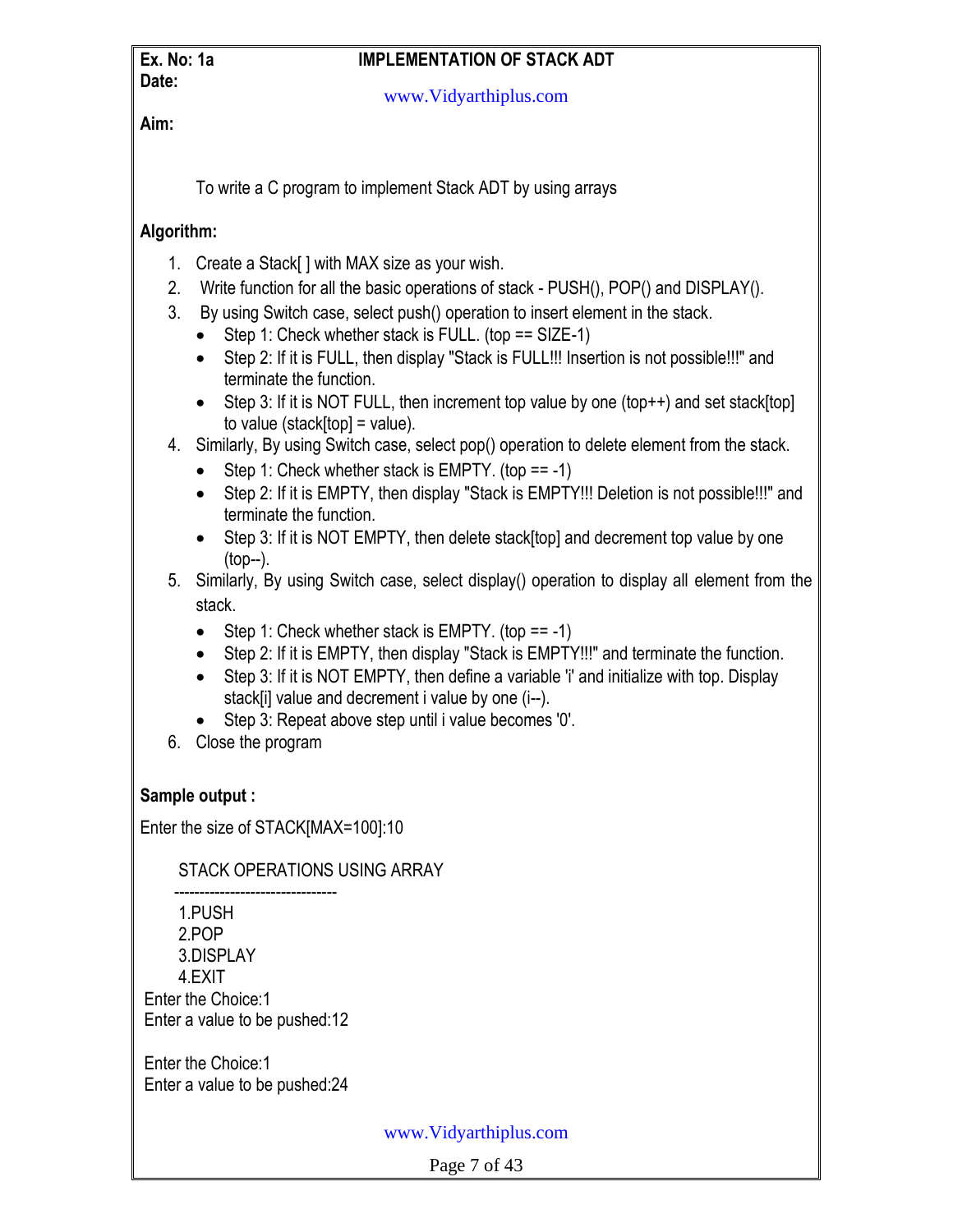Enter the Choice:1 Enter a value to be pushed:98

www.Vidyarthiplus.com

Enter the Choice:3

The elements in STACK

98 24 12 Press Next Choice Enter the Choice:2

 The popped elements is 98 Enter the Choice:3

The elements in STACK

24 12 Press Next Choice Enter the Choice:4

EXIT POINT

### **Result:**

Thus the C program to implement Stack ADT by using array is executed successfully and the output is verified.

### **Program Outcome:**

Thus the student can know to implement Linear Data Structure – Stack by using array

### **Applications:**

- 1. Expression evaluation
- 2. Function call and return process.

### www.Vidyarthiplus.com

Page 8 of 43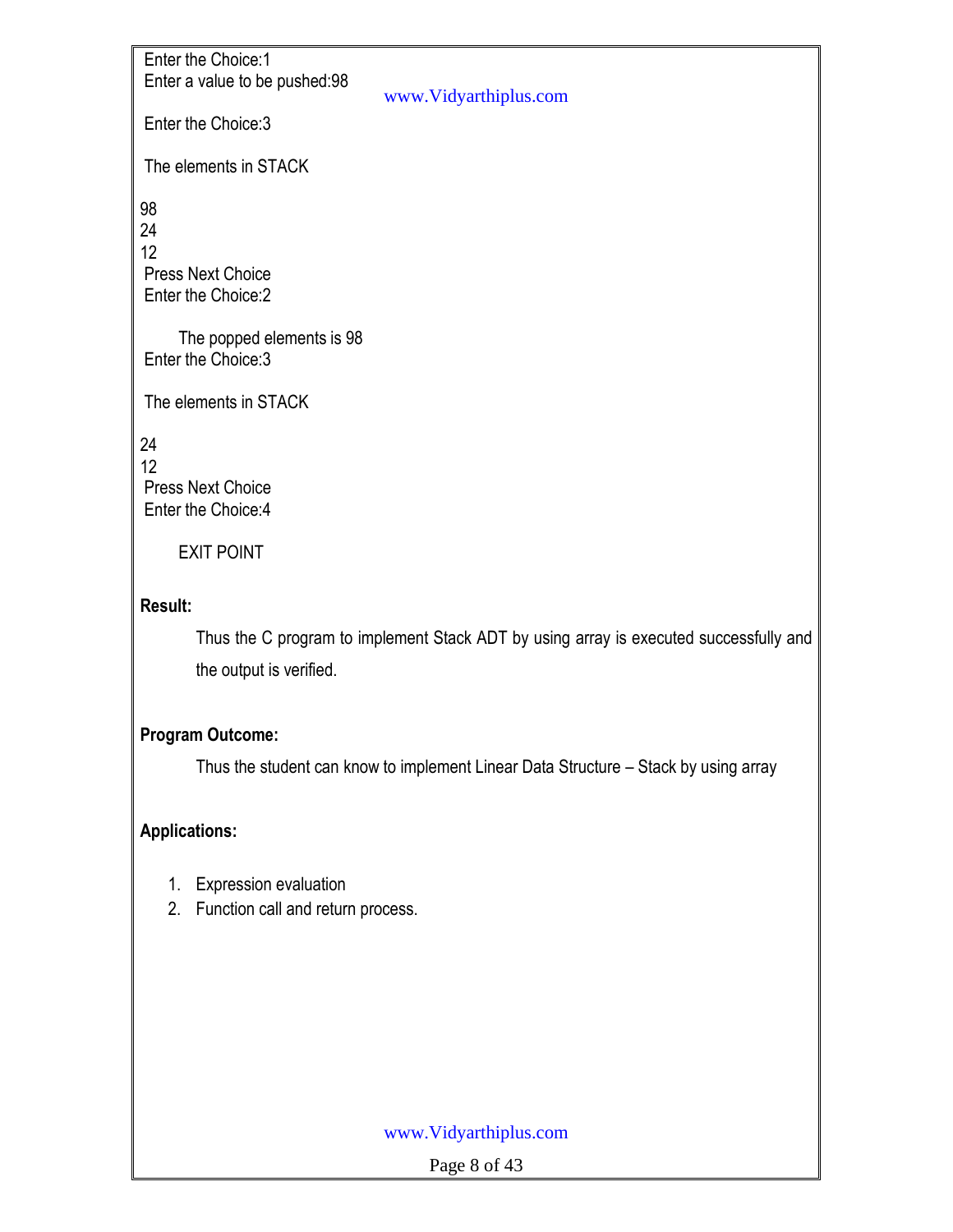# **Date:**

### **Ex. No: 1b IMPLEMENTATION OF QUEUE ADT**

www.Vidyarthiplus.com

### **Aim:**

To write a C program to implement Queue ADT by using arrays

### **Algorithm:**

- 1. Create a Queue[ ] with MAX size as your wish.
- 2. Write function for all the basic operations of stack Enqueue(), Dequeue() and Display().
- 3. By using Switch case, select Enqueue() operation to insert element in to the rear/back end of the queue.
	- Check whether queue is FULL. (rear == SIZE-1)
	- If it is FULL, then display "Queue is FULL!!! Insertion is not possible!!!" and terminate the function.
	- If it is NOT FULL, then increment rear value by one (rear $++$ ) and set queue[rear] = value
- 4. Similarly, by using Switch case, select Dequeue() function is used to remove the element from the front end of the queue.
	- Check whether queue is  $EMPTY$ . (front  $==$  rear)
	- If it is EMPTY, then display "Queue is EMPTY!!! Deletion is not possible!!!" and terminate the function.
	- Step 3: If it is NOT EMPTY, then increment the front value by one (front  $++$ ). Then display queue[front] as deleted element. Then check whether both front and rear are equal (front  $==$  rear), if it TRUE, then set both front and rear to '-1' (front  $=$  rear  $=$  -1).
- 5. Similarly, by using Switch case, select display() operation to display all element of the queue.
	- $\bullet$  Step 1: Check whether queue is EMPTY. (front == rear)
	- Step 2: If it is EMPTY, then display "Queue is EMPTY!!!" and terminate the function.
	- $\bullet$  Step 3: If it is NOT EMPTY, then define an integer variable 'i' and set 'i = front+1'.
	- $\bullet$  Step 3: Display 'queue[i]' value and increment 'i' value by one (i++). Repeat the same until 'i' value is equal to rear  $(i \leq$  rear)
- 6. Close the program

### **Output:**

- 1.Insert element to queue
- 2.Delete element from queue
- 3.Display all elements of queue

4.Quit

Enter your choice : 1 Inset the element in queue : 10

1.Insert element to queue

www.Vidyarthiplus.com

Page 9 of 43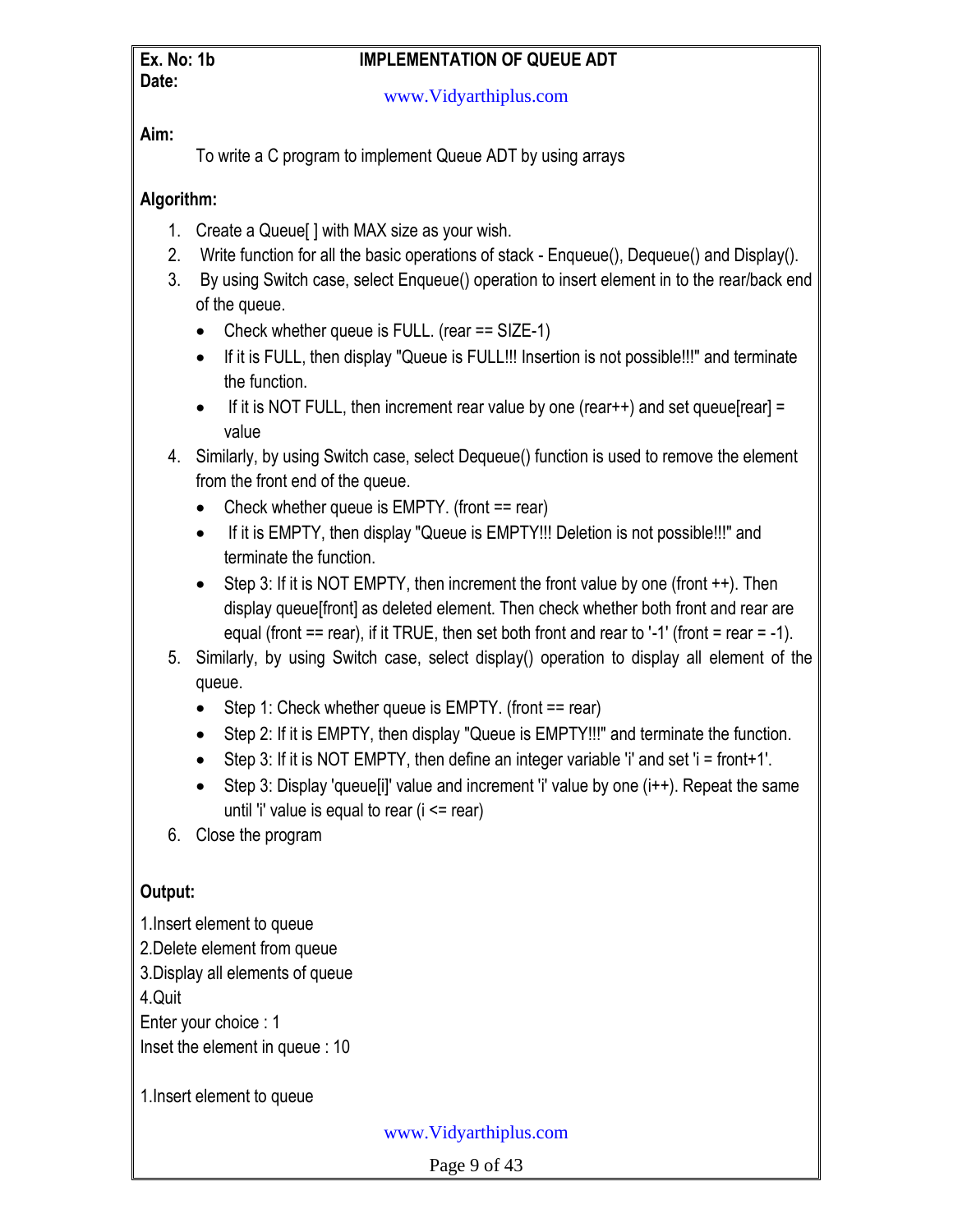2.Delete element from queue 3.Display all elements of queue 4.Quit Enter your choice : 1 Inset the element in queue : 15 1.Insert element to queue 2.Delete element from queue 3.Display all elements of queue 4.Quit Enter your choice : 1 Inset the element in queue : 20 1.Insert element to queue 2.Delete element from queue 3.Display all elements of queue 4.Quit Enter your choice : 1 Inset the element in queue : 30 1.Insert element to queue 2.Delete element from queue 3.Display all elements of queue 4.Quit Enter your choice : 2 Element deleted from queue is : 10 1.Insert element to queue 2.Delete element from queue 3.Display all elements of queue 4.Quit Enter your choice : 3 Queue is : 15 20 30 1.Insert element to queue 2.Delete element from queue 3.Display all elements of queue 4.Quit Enter your choice : 4

#### www.Vidyarthiplus.com

www.Vidyarthiplus.com

Page 10 of 43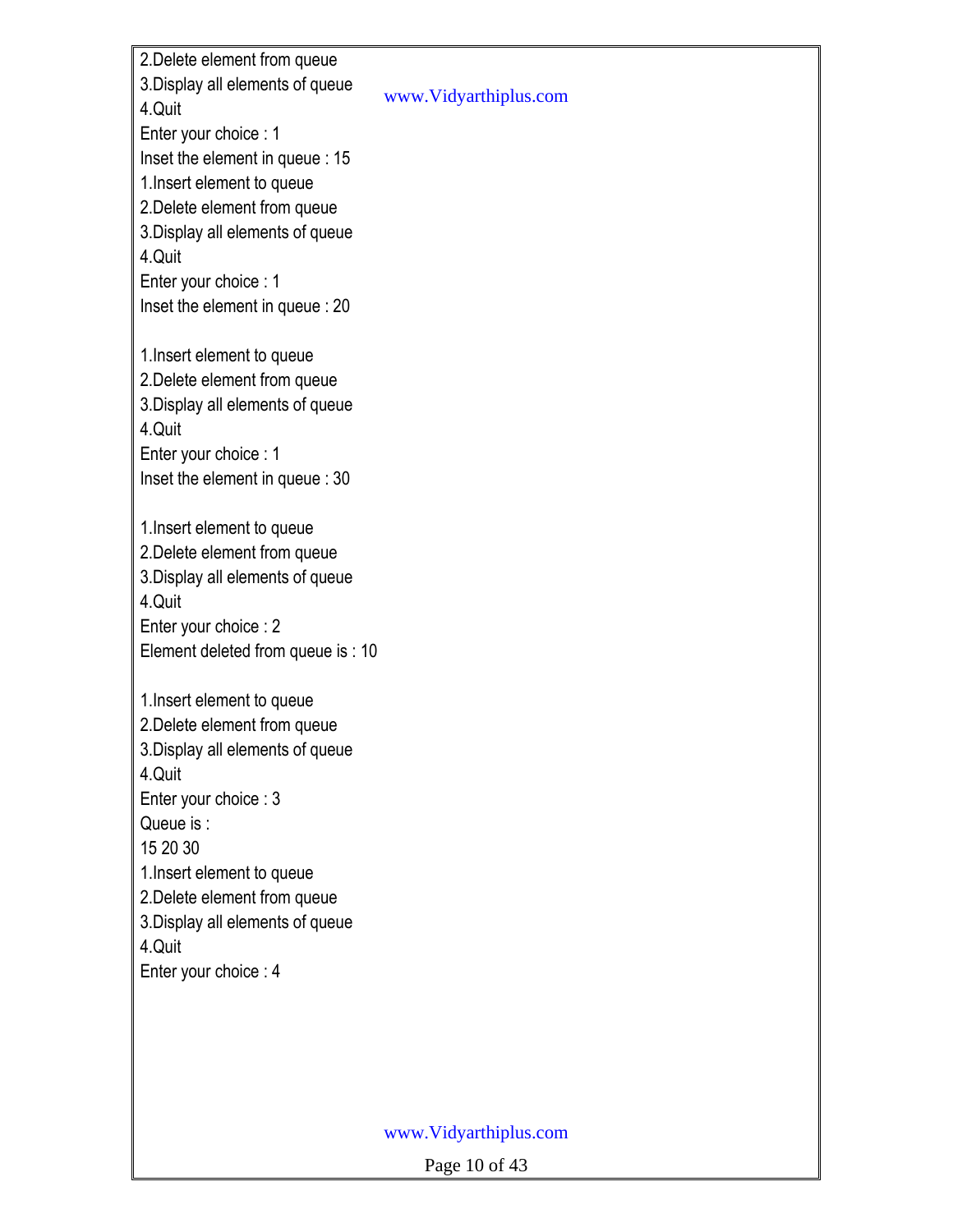### **Result:**

Thus the C program to implement Stack ADT by using array is executed successfully and the output is verified.

### **Program Outcome:**

Thus the student can know to implement Linear Data Structure – Queue by using array

### **Applications:**

- 1. Queue is used by Operating systems for job scheduling.
- 2. Queue is used in networking to handle congestion.

### **Viva Voce:**

- 1. What is linear and Non-linear data structure?
- 2. What is array?
- 3. Define ADT.
- 4. What is Stack and list the operations of stack?
- 5. What is Queue and list the operations of queue?
- 6. How the insertion and deletion takes plays in stack?
- 7. How the insertion and deletion takes plays in queue?
- 8. What is push in stack?
- 9. What is pop in stack?
- 10. What is enqueue?
- 11. What is dequeue?

### www.Vidyarthiplus.com

Page 11 of 43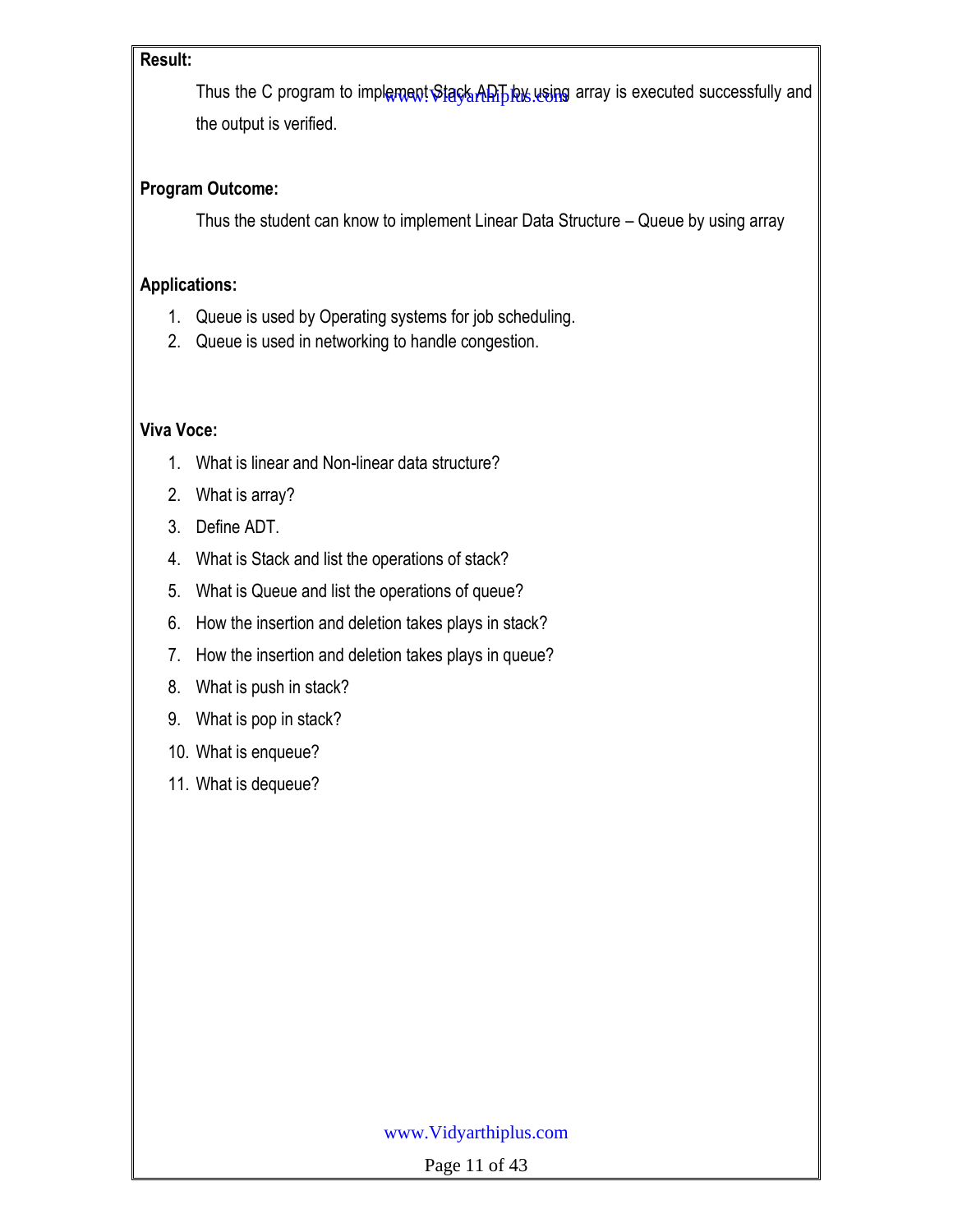### **EX NO: 2 IMPLEMENTATION OF LIST ADT**

### **DATE**

www.Vidyarthiplus.com

### **Aim:**

To write a C program to implement List ADT by using arrays

### **Algorithm:**

- 1. Create an array[ ] with MAX size as your wish.
- 2. Write function for all the basic operations of list create(), insert(), deletion(), search(), display().
- 3. By using Switch case, select create() operation to create the list.
	- List Will be in the form:  $A_1, A_2, A_3, \ldots, A_n$
	- First Element of the List:  $A_1$
	- Last Element of the List: A<sub>n</sub>
	- $\bullet$  ith Element of the List:  $A_i$
	- Position of Element  $A_i$ : i, Position ranges from 0 to N
	- Size of the List: N
	- $\bullet$  Empty List: If Size of the list is Zero (i.e N=0), it is Empty List.
	- Precedes and Succeeds: For any list except empty list, we say that Ai+1 follows (or succeeds)  $A_i$  (i<N) and that  $A_{i-1}$  precedes Ai (i>1)
- 4. Similarly, by using Switch case, select insert() operation to insert element in the list.
	- $\bullet$  Insert x at position p in list L
	- If  $p = END(L)$ , insert x at the end
	- $\bullet$  If L does not have position p, result is undefined
- 5. Similarly, by using Switch case, select delete() function is used to remove the element from the list.
	- delete element at position *p* in *L*
	- $\bullet$  undefined if  $p = END(L)$  or does not exist
- 6. Similarly, by using Switch case, select search() function is used to retrieve the required element from the list if it is available.
	- returns element at position *p* on *L*
	- $\bullet$  undefined if *p* does not exist or  $p = END(L)$
- 7. Similarly, by using Switch case, select display() operation to display all element of the list
	- print the elements of L in order of occurrence
- 8. Close the program

### **Output:**

Main Menu

- 1. Create
- 2. Delete
- 3. Search

www.Vidyarthiplus.com

Page 12 of 43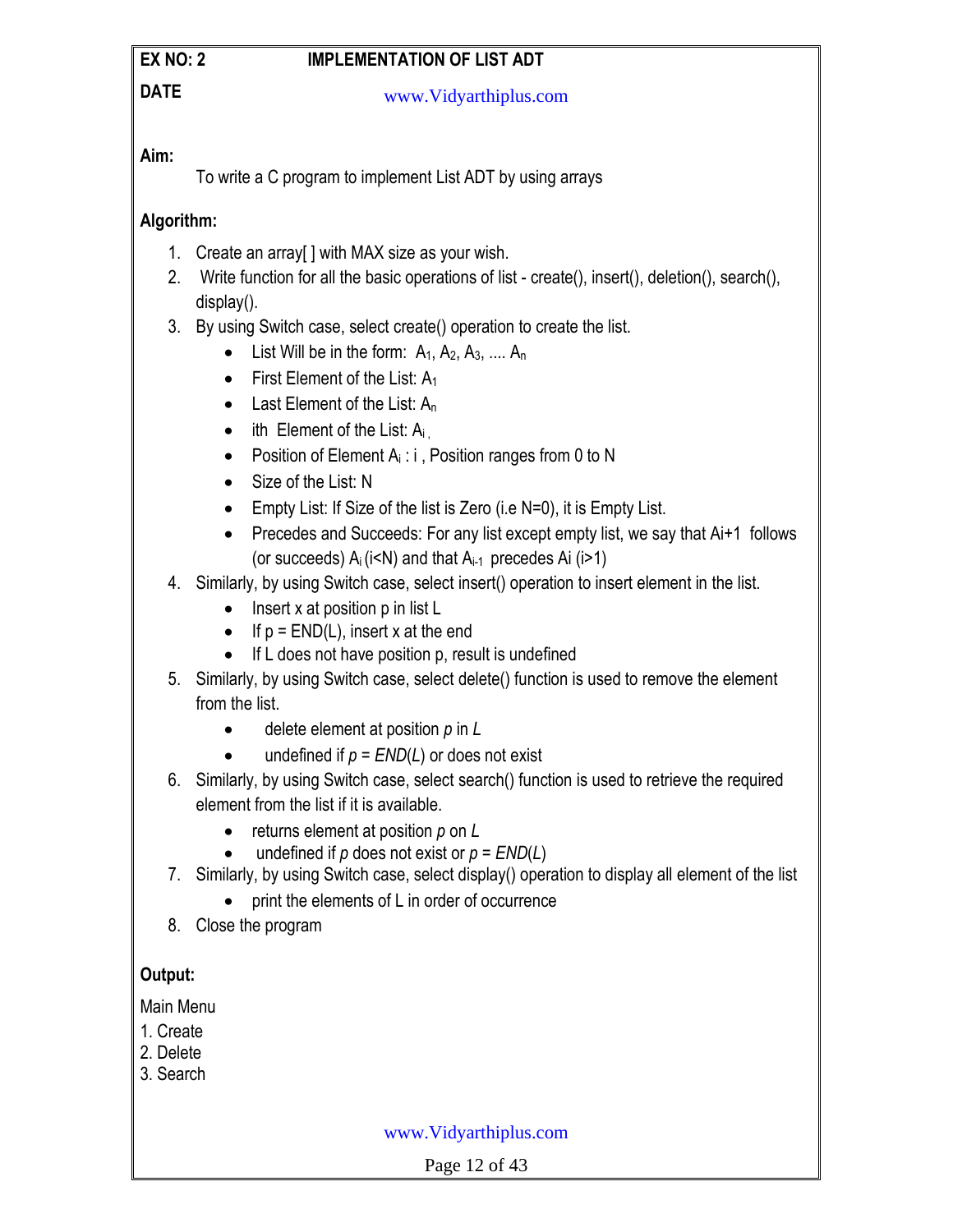4. Insert 5.Display 6.Exit Enter your Choice: 3 Enter the number of nodes 3 Enter the element: 67 Enter the element: 69 Enter the element: 71 Do You Want to continue: y Main Menu 1. Create 2. Delete 3. Search 4. Insert 5.Display 6.Exit Enter your Choice: 4 Enter the position u need to insert: 2 Enter the element to insert: 56 The list after insertion: The elements of the list ADT are: 67 69 56 71 Do You Want to continue: y Main Menu 1.Create 2. Delete 3. Search 4. Insert 5.Display 6.Exit Enter your Choice: 2 Enter the position u want to delete: 2 The elements after deletion: 67 69 71 Do You Want to continue: y Main Menu 1.Create 2. Delete 3. Search 4. Insert 5.Display 6.Exit Enter your Choice: 3 Enter the element to be searched: 69 Value is in 1 position Do You Want to continue: y Main Menu www.Vidyarthiplus.com www.Vidyarthiplus.com

Page 13 of 43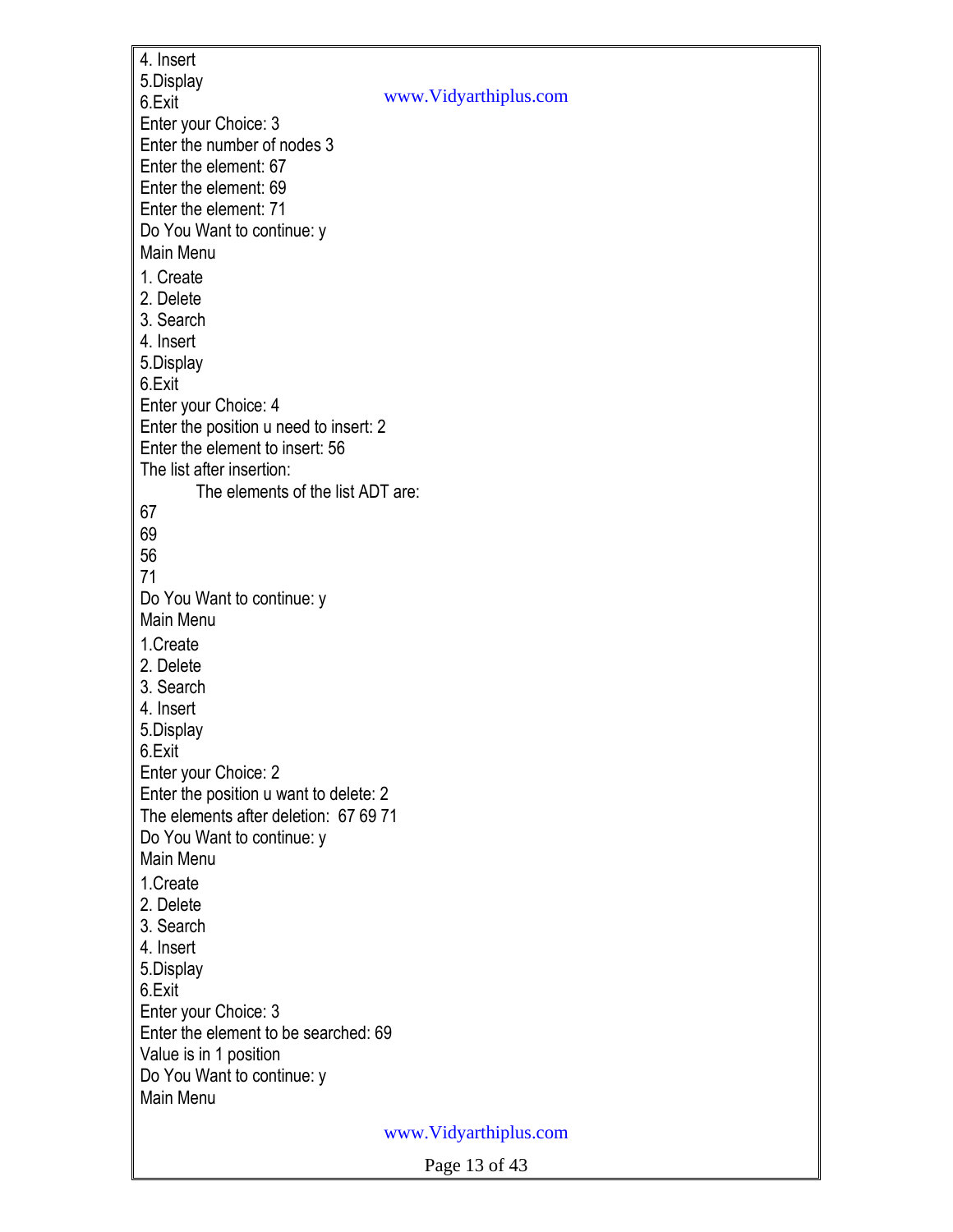1.Create 2. Delete 3. Search 4. Insert 5.Display 6.Exit Enter your Choice: 5 The elements of the list ADT are: 67 69 71 Do You Want to continue: N

### **Result:**

Thus the C program to implement List ADT by using array is executed successfully and the output is verified.

### **Program Outcome:**

Thus the student can know to implement Linear Data Structure – List by using array

www.Vidyarthiplus.com

### **Applications:**

1. It is very much useful in sorting algorithms. Example: Selection sort

### **Viva Voce:**

- 1. What is array?
- 2. Define ADT.
- 3. What is List?
- 4. Differentiate List and Array.
- 5. What are the different operations involved in List?
- 6. How the search operation works in list?
- 7. How will you find the list is full?
- 8. How will you find the list is empty?
- 9. Is the list belongs to linear data structure? Justify
- 10. Differentiate List and Linked list.
- 11.

### www.Vidyarthiplus.com

Page 14 of 43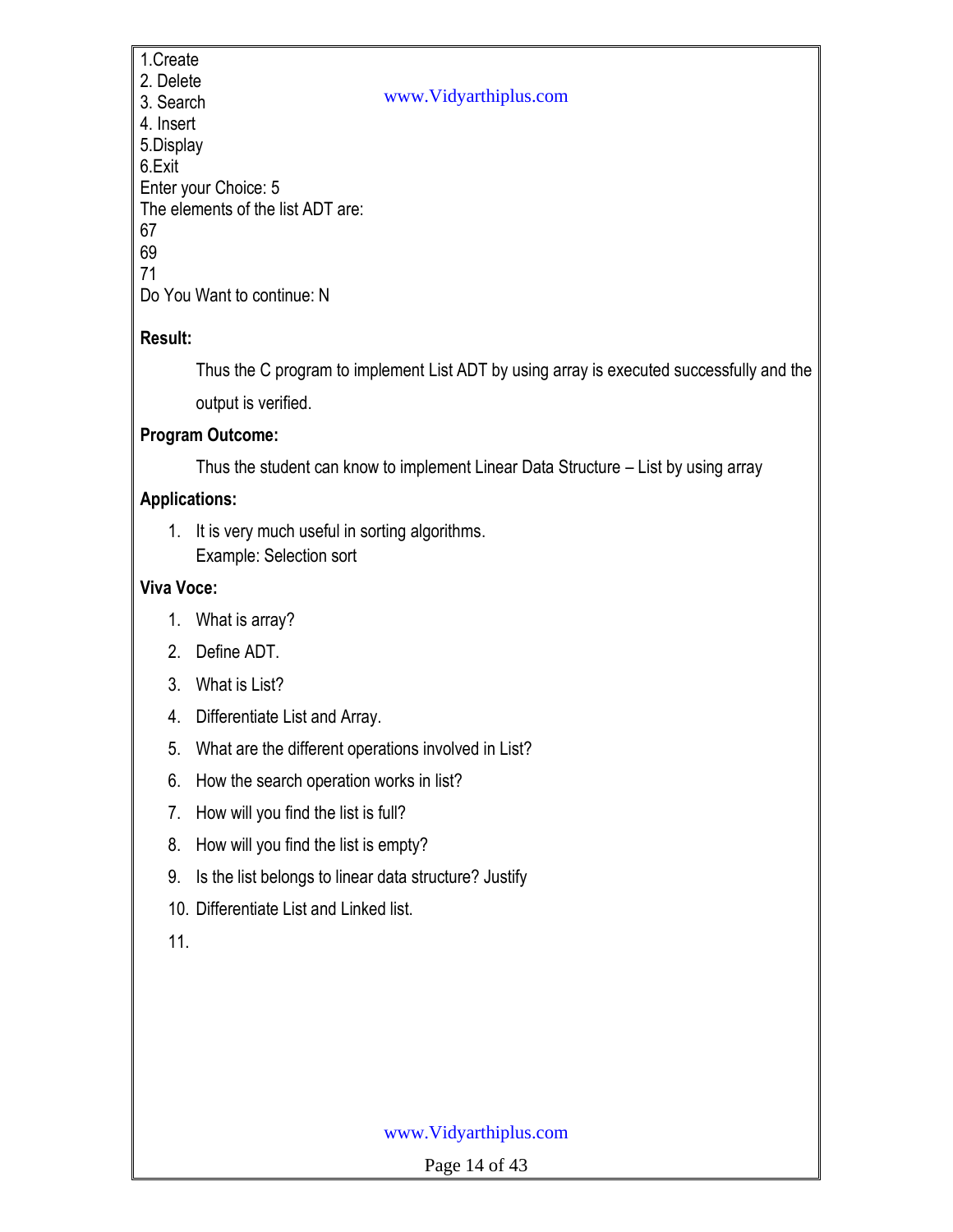#### **Ex. No. : 3a LINKED LIST IMPLEMENTATION OF STACK ADT Date:** www.Vidyarthiplus.com

Aim:

To write a C program to implement Stack ADT by using linked list

Algorithm:

- 1. Include all the header files which are used in the program. And declare all the user defined functions.
- 2. Define a 'Node' structure with two members data and next.
- 3. Define a Node pointer 'top' and set it to NULL.
- 4. Implement the main method by displaying Menu with list of operations and make suitable function calls in the main method.
- 5. push(value) Inserting an element into the Stack
	- Create a newNode with given value.
	- Check whether stack is  $Empty$  (top  $== NULL$ )
	- If it is Empty, then set newNode  $\rightarrow$  next = NULL.
	- If it is Not Empty, then set newNode  $\rightarrow$  next = top.
	- $\bullet$  Finally, set top = newNode.
- 6. pop() Deleting an Element from a Stack
	- 1. Check whether stack is Empty (top == NULL).
	- 2. If it is Empty, then display "Stack is Empty!!! Deletion is not possible!!!" and terminate the function
	- 3. If it is Not Empty, then define a Node pointer 'temp' and set it to 'top'.
	- 4. Then set 'top = top  $\rightarrow$  next'.
	- 5. Finally, delete 'temp' (free(temp)).
- 7. display() Displaying stack of elements
	- 1. Check whether stack is Empty (top == NULL).
	- 2. If it is Empty, then display 'Stack is Empty!!!' and terminate the function.
	- 3. If it is Not Empty, then define a Node pointer 'temp' and initialize with top.
	- 4. Display 'temp  $\rightarrow$  data --->' and move it to the next node. Repeat the same until temp
	- reaches to the first node in the stack (temp  $\rightarrow$  next != NULL).
	- 5. Finally! Display 'temp  $\rightarrow$  data ---> NULL'.

### **Output**

- \*\*\*\*\*\* MENU \*\*\*\*\*\*
- 1. Push
- 2. Pop
- 3. Display
- 4. Exit
- Enter your choice:1
- Enter the value to be insert: 3

www.Vidyarthiplus.com

Page 15 of 43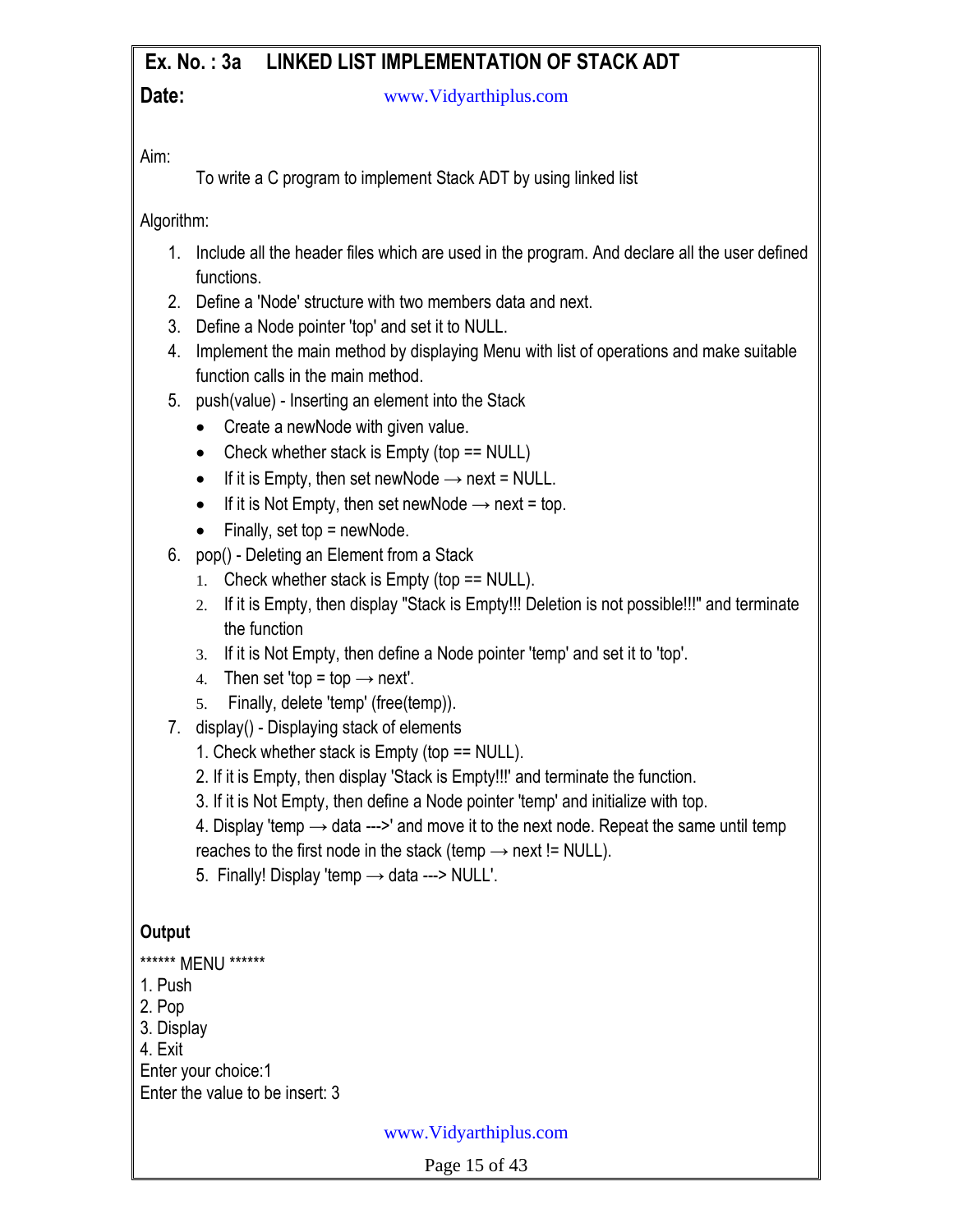Insertion Success

### \*\*\*\*\*\* MENU \*\*\*\*\*\*

- 1. Push
- 2. Pop
- 3. Display
- 4. Exit

Enter your choice:1 Enter the value to be insert: 5

### Insertion Success

\*\*\*\*\*\* MENU \*\*\*\*\*\*

- 1. Push
- 2. Pop
- 3. Display
- 4. Exit

Enter your choice:2 Deleted Element: 5

### \*\*\*\*\*\* MENU \*\*\*\*\*\*

- 1. Push
- 2. Pop
- 3. Display
- 4. Exit

Enter your choice:3  $3 \rightarrow \rightarrow \rightarrow$  NULL

### \*\*\*\*\*\* MENU \*\*\*\*\*\*

- 1. Push
- 2. Pop
- 3. Display
- 4. Exit
- Enter your choice:4

...Program finished with exit code 0

### **Result:**

Thus the C program to implement Stack ADT by using linked list is executed successfully and the output is verified.

www.Vidyarthiplus.com

### **Program Outcome:**

Thus the student can know to implement Linear Data Structure – Stack by using linked list

### **Applications:**

- 1. It is very much useful in memory management
- 2.

### www.Vidyarthiplus.com

Page 16 of 43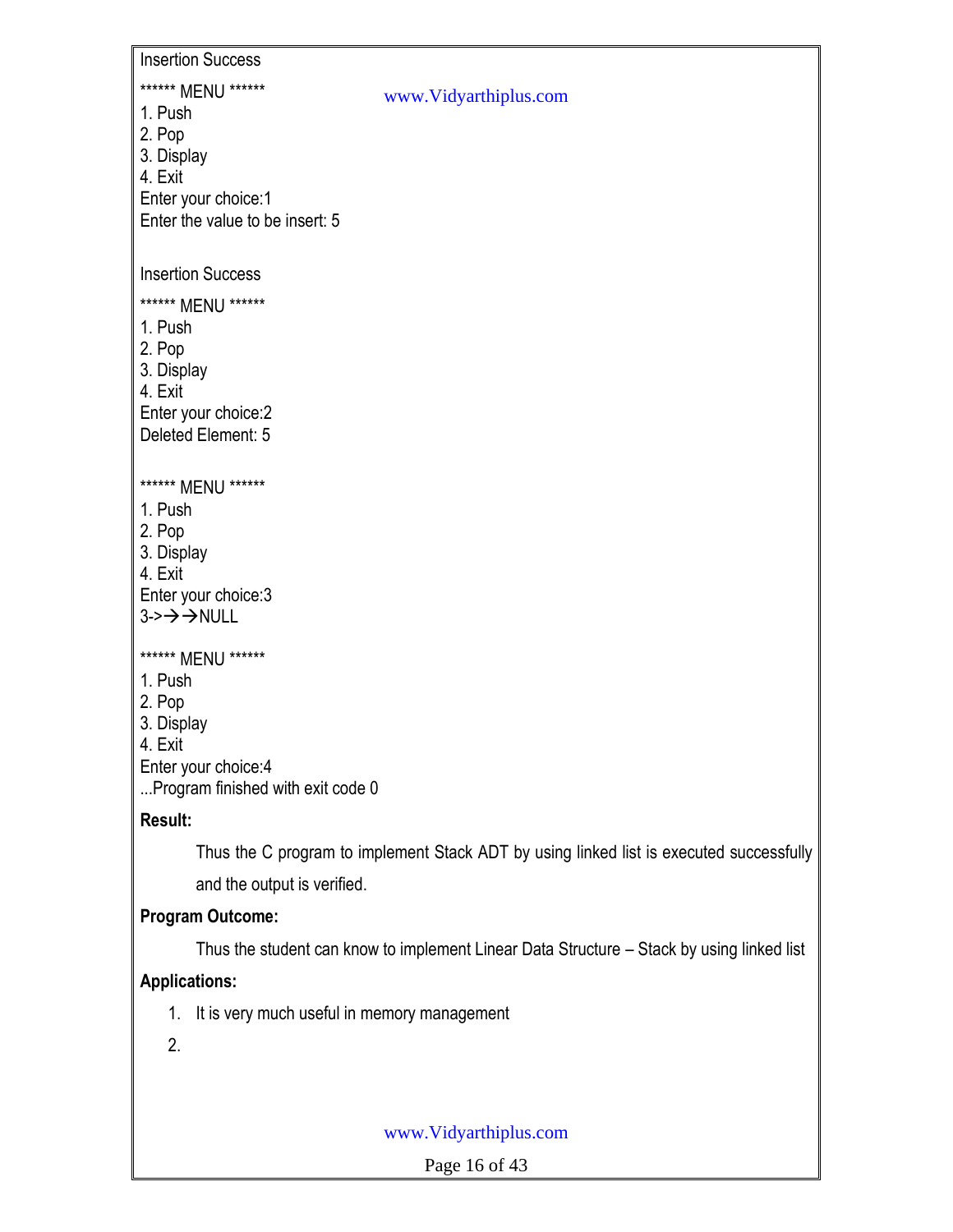### **Date: LINKED LINKED LINKED LIGHT Date: LINKED LINKED LIGHT**

Aim:

To write a C program to implement Queue ADT by using linked list

Algorithm:

- 1. Include all the header files which are used in the program. And declare all the user defined functions.
- 2. Define a 'Node' structure with two members data and next.
- 3. Define two Node pointers 'front' and 'rear' and set both to NULL.
- 4. Implement the main method by displaying Menu of list of operations and make suitable function calls in the main method to perform user selected operation.
- 5. enqueue(value) Inserting an element into the queue
	- Create a newNode with given value and set 'newNode → next' to NULL.
	- Check whether queue is Empty (rear == NULL)
	- $\bullet$  If it is Empty then, set front = newNode and rear = newNode.
	- $\bullet$  If it is Not Empty then, set rear  $\rightarrow$  next = newNode and rear = newNode.
- 6. dequeue() Deleting an Element from queue
	- Check whether queue is Empty (front == NULL).
	- If it is Empty, then display "Queue is Empty!!! Deletion is not possible!!!" and terminate from the function
	- If it is Not Empty then, define a Node pointer 'temp' and set it to 'front'.
	- Then set 'front = front  $\rightarrow$  next' and delete 'temp' (free(temp)).
- 7. display() Displaying queue of elements
	- Check whether queue is Empty (front == NULL).
	- If it is Empty then, display 'Queue is Empty!!!' and terminate the function.
	- If it is Not Empty then, define a Node pointer 'temp' and initialize with front.
	- $\bullet$  Display 'temp  $\rightarrow$  data --->' and move it to the next node. Repeat the same until 'temp' reaches to 'rear' (temp  $\rightarrow$  next != NULL).
	- $\bullet$  Finally! Display 'temp  $\rightarrow$  data ---> NULL'.

### **Sample Output**

:: Queue Implementation using Linked List ::

\*\*\*\*\*\* MENU \*\*\*\*\*\*

- 1. Insert
- 2. Delete
- 3. Display
- 4. Exit
- Enter your choice: 1
- Enter the value to be insert: 5

www.Vidyarthiplus.com

Page 17 of 43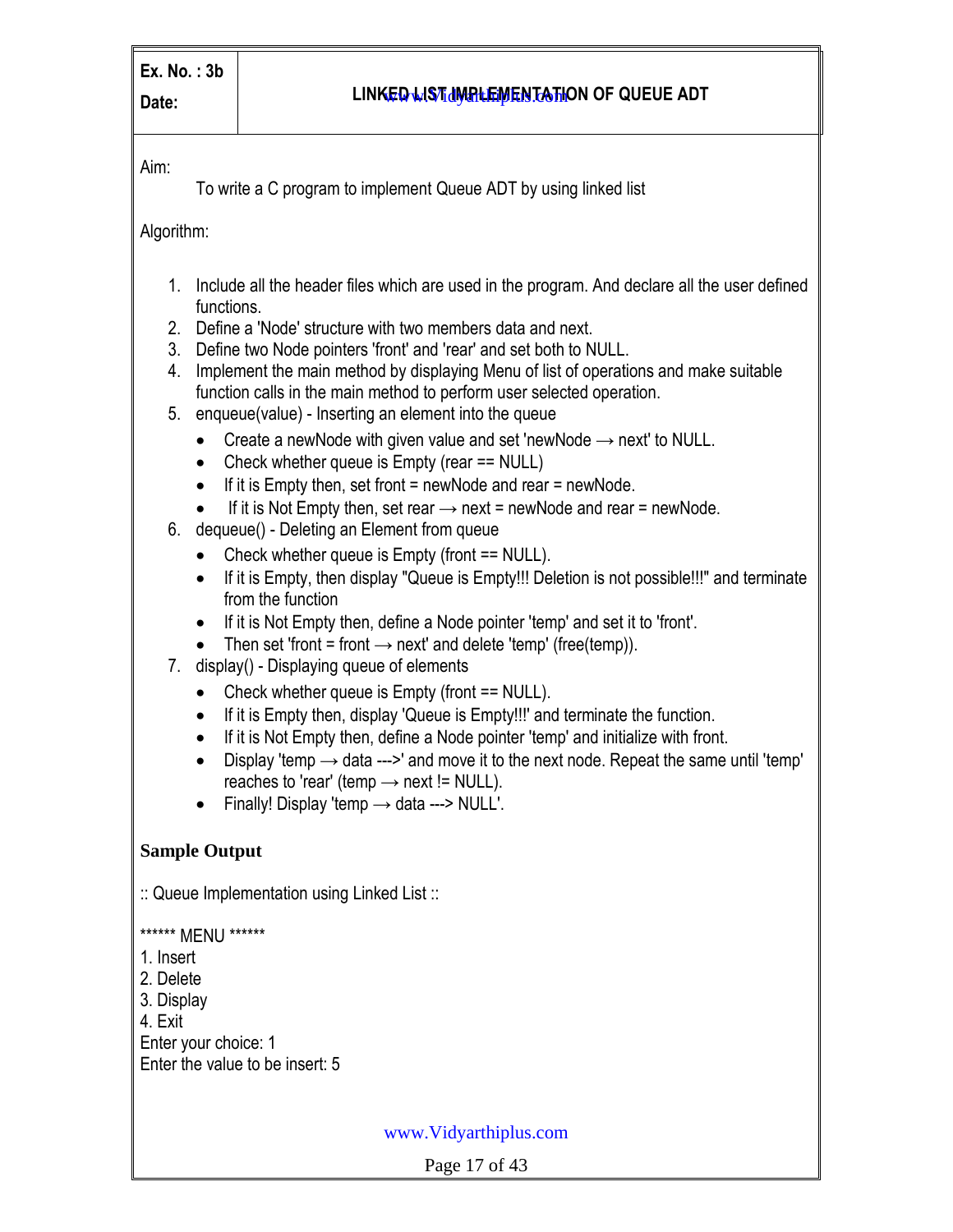Insertion is Success!!!

#### \*\*\*\*\*\* MENU \*\*\*\*\*\*

- 1. Insert
- 2. Delete
- 3. Display
- 4. Exit

Enter your choice: 1

Enter the value to be insert: 7

Insertion is Success!!!

\*\*\*\*\*\* MENU \*\*\*\*\*\*

- 1. Insert
- 2. Delete
- 3. Display
- 4. Exit

Enter your choice: 2

Deleted element : 5

\*\*\*\*\*\* MENU \*\*\*\*\*\*

- 1. Insert
- 2. Delete
- 3. Display
- 4. Exit

Enter your choice: 3

 $7 \rightarrow >> NULL$ 

### **Result:**

Thus the C program to implement Queue ADT by using linked list is executed successfully and the output is verified.

www.Vidyarthiplus.com

### **Program Outcome:**

Thus the student can know to implement Linear Data Structure – Queue by using linked

list

### **Applications:**

- 1. CPU scheduling algorithms implemented by using queue
- 2. In real life, Call Center phone systems will use Queues, to hold people calling them in an order, until a service representative is free.

3.

### www.Vidyarthiplus.com

Page 18 of 43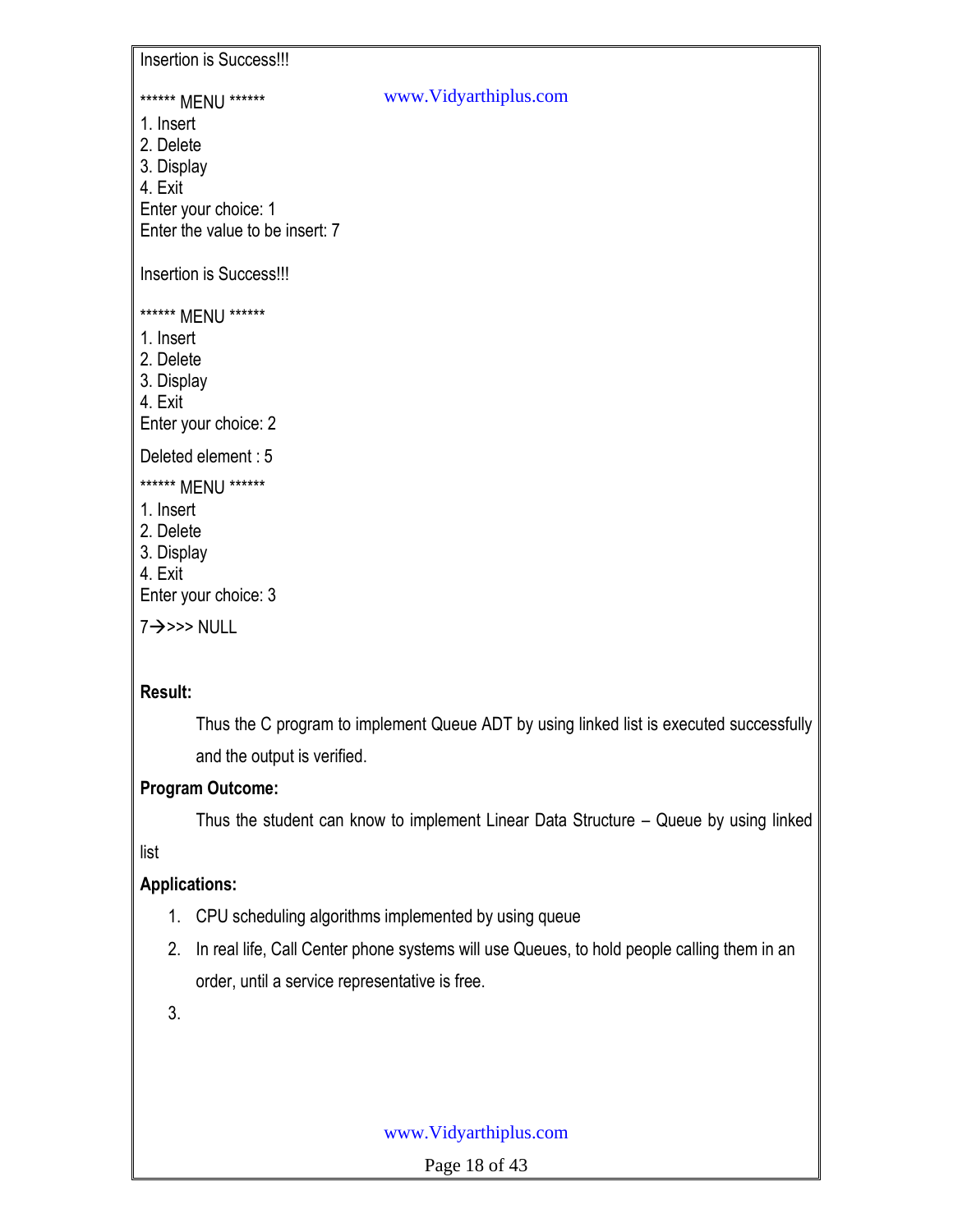### **Date: LINKED LINKED LIGHT ION OF LIST ADT**

Aim:

To write a C program to implement List ADT by using linked list

Algorithm:

- 1. Create the header file Llist.h header file and we are include there header file into the main function program by through #include<Llist.h>
- 2. Write function for all the basic operations of list create(), insert(), deletion(), search(), display().
- 3. By using Switch case, select create() operation to create the list.
	- List Will be in the form:  $A_1, A_2, A_3, \ldots, A_n$
	- $\bullet$  First Element of the List: A<sub>1</sub>
	- Last Element of the List:  $A_n$
	- $\bullet$  ith Element of the List:  $A_i$
	- Position of Element  $A_i : i$ , Position ranges from 0 to N
	- Size of the List: N
	- $\bullet$  Empty List: If Size of the list is Zero (i.e N=0), it is Empty List.
	- Precedes and Succeeds: For any list except empty list, we say that Ai+1 follows (or succeeds)  $A_i$  (i<N) and that  $A_{i-1}$  precedes Ai (i>1)
- 4. Similarly, by using Switch case, select insert() operation to insert element in the list.
	- $\bullet$  Insert x at position p in list L
	- If  $p = END(L)$ , insert x at the end
	- $\bullet$  If L does not have position p, result is undefined
- 5. Similarly, by using Switch case, select delete() function is used to remove the element from the list.
	- delete element at position *p* in *L*
	- $\bullet$  undefined if  $p = END(L)$  or does not exist
- 6. Similarly, by using Switch case, select search() function is used to retrieve the required element from the list if it is available.
	- returns element at position *p* on *L*
	- undefined if  $p$  does not exist or  $p = END(L)$
- 7. Similarly, by using Switch case, select display() operation to display all element of the list
	- print the elements of L in order of occurrence
- 8. Close the program

**Sample Output:** List Adt Using Linked List 1.Create 2.Insert

www.Vidyarthiplus.com

Page 19 of 43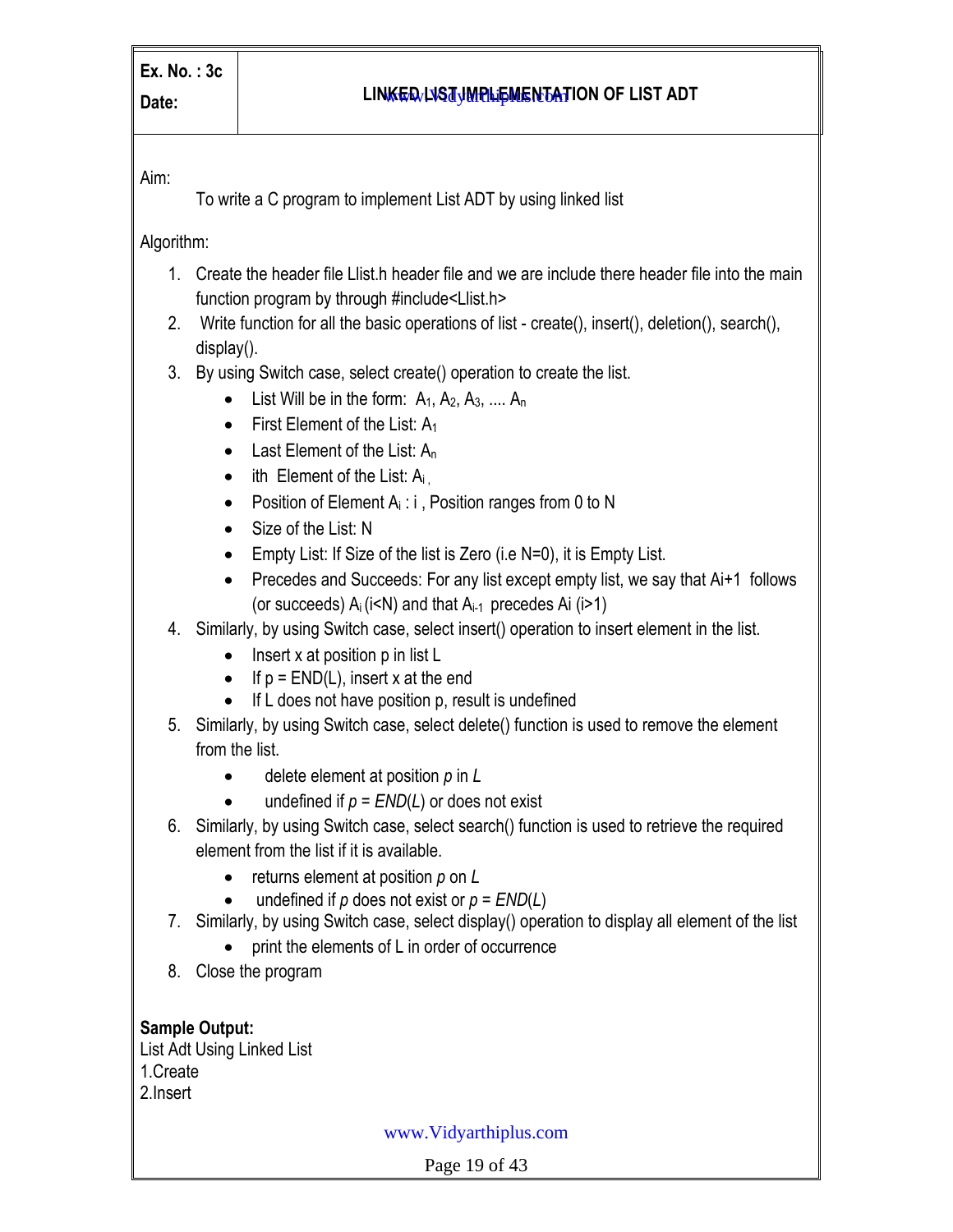3.Delete 4.MakeEmpty 5.Find 6.IsEmpty 7.Display 8.Deletelist 9.Exit Enter ur Option: 1 List is Created. Enter ur Option: 2 Enter the value: 100 Enter the Option: 2 Enter the value: 200 Enter the Option: 2 Enter the value: 300 Enter the Option: 2 Enter the value: 400 Enter the Option: 2 Enter the value: 500 Enter the Option: 7 100 200 300 400 500 Enter the Option: 3 Enter the value to delete: 200 Enter the Option: 7 100 300 400 500 Enter the Option: 5 Enter the value to Find: 400 Element present in the list Enter the Option: 6 List contains some Elements Enter the Option: 4 Now list is empty Enter the Option: 8 List is deleted Enter the Option: 2 List is not created Enter the Option: 10 \*\*\*\*\*\*\*WRONG ENTRY\*\*\*\*\*\* Enter the Option: 9

### **Result:**

www.Vidyarthiplus.com

www.Vidyarthiplus.com

Page 20 of 43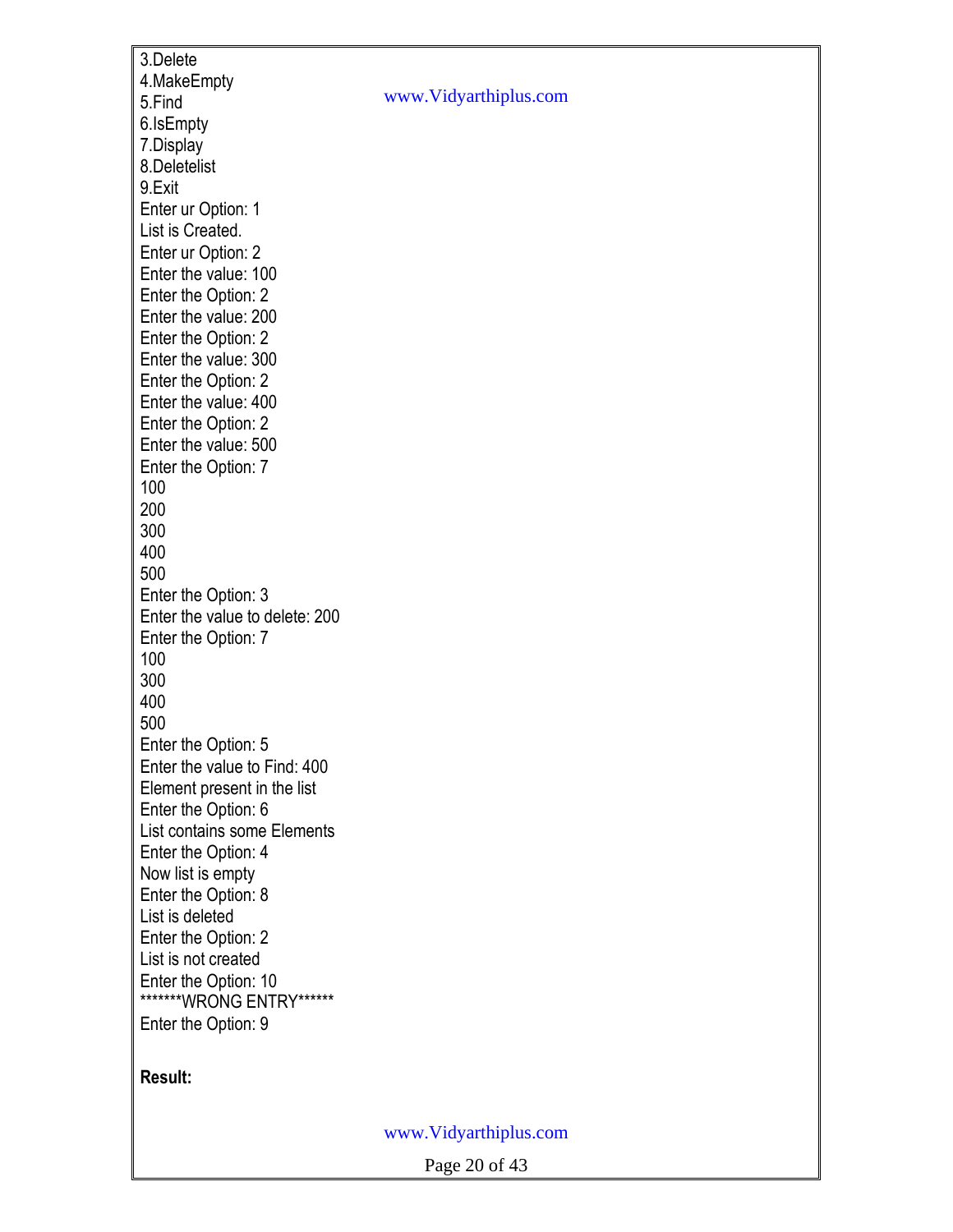Thus the C program to implement List ADT by using linked list is executed successfully and the output is verified. www.Vidyarthiplus.com

### **Program Outcome:**

Thus the student can know to implement Linear Data Structure – List by using linked list

### **Applications:**

1. It is very much useful in sorting algorithms. Example: Selection sort

### **Viva Voce:**

- 1. What is list?
- 2. Define ADT.
- 3. What is linked List?
- 4. What are the different operations involved in List?
- 5. How the search operation works in list?
- 6. How will you find the list is full?
- 7. How will you find the list is empty?
- 8. Define pointers in c.
- 9. How the list used in computer memory?
- 10. What are the different types of linked list?

### www.Vidyarthiplus.com

Page 21 of 43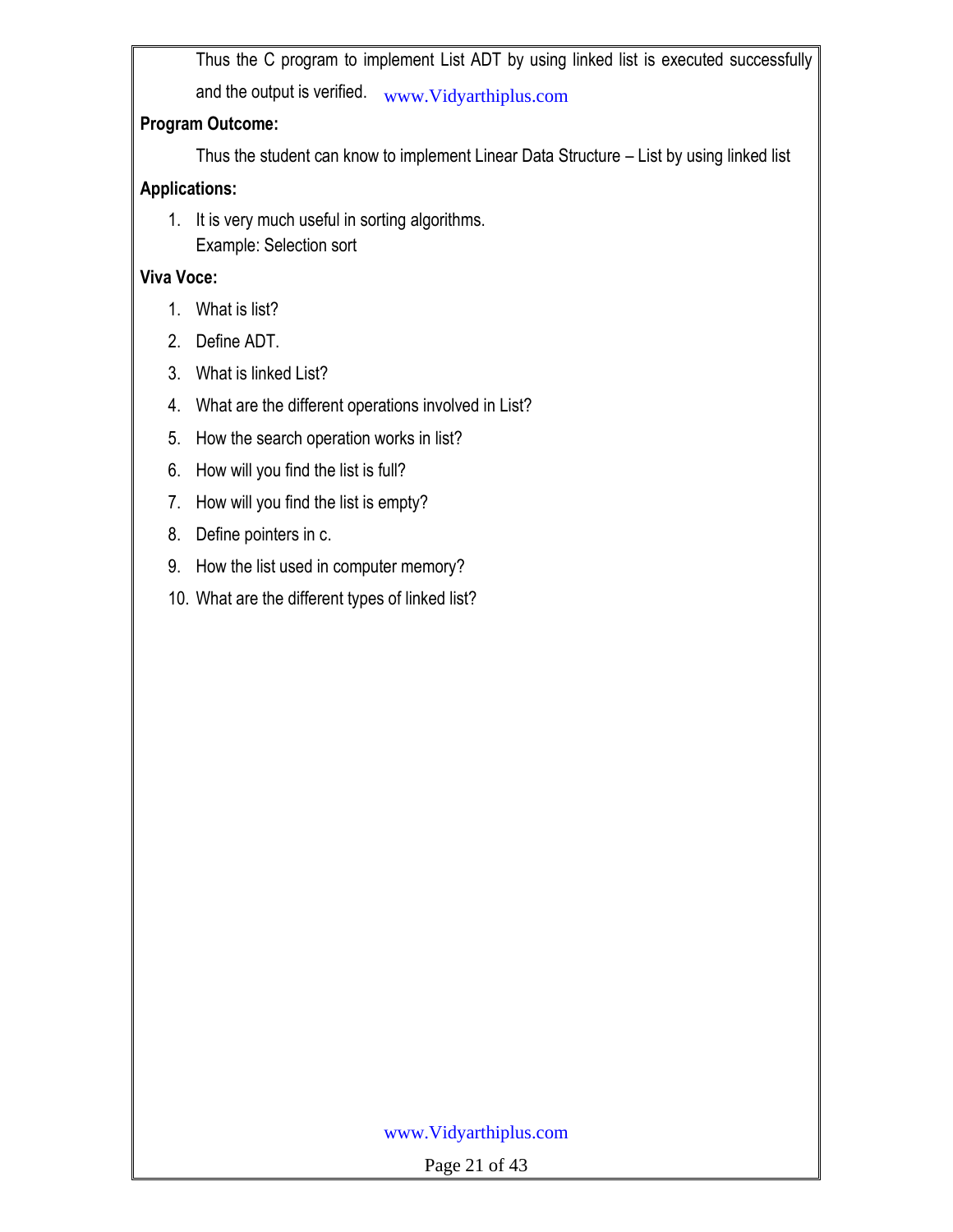### **EX. No: 4a APPLICATION OF STACK**

**DATE**

www.Vidyarthiplus.com

### **Aim:**

To write a C program to convert infix expression to postfix expression

### **Algorithm:**

- 1. Push "("onto Stack, and add ")" to the end of X.
- 2. Scan X from left to right and repeat Step 3 to 6 for each element of X until the Stack is empty.
- 3. If an operand is encountered, add it to Y.
- 4. If a left parenthesis is encountered, push it onto Stack.
- 5. If an operator is encountered, then:
	- 1. Repeatedly pop from Stack and add to Y each operator (on the top of Stack) which has the same precedence as or higher precedence than operator.
	- 2. Add operator to Stack. [End of If]
- 6. If a right parenthesis is encountered ,then:
	- 1. Repeatedly pop from Stack and add to Y each operator (on the top of Stack) until a left parenthesis is encountered.
	- 2. Remove the left Parenthesis. **IEnd of Ifl** 
		- [End of If]
- 7. END.

### **Sample Output:**

Enter Infix expression : A+(B\*C-(D/E^F)\*G)\*H Postfix Expression: ABC\*DEF^/G\*-H\*+Fir

Enter Infix expression :  $(3^22^*5)/(3^*2-3)+5$ Postfix Expression: 32^5\*32\*3-/5+

### **Result:**

Thus the C program to convert infix to postfix is executed successfully and the output is

verified.

### **Program Outcome:**

Thus the student can know to implement infix to postfix by using stack

### www.Vidyarthiplus.com

Page 22 of 43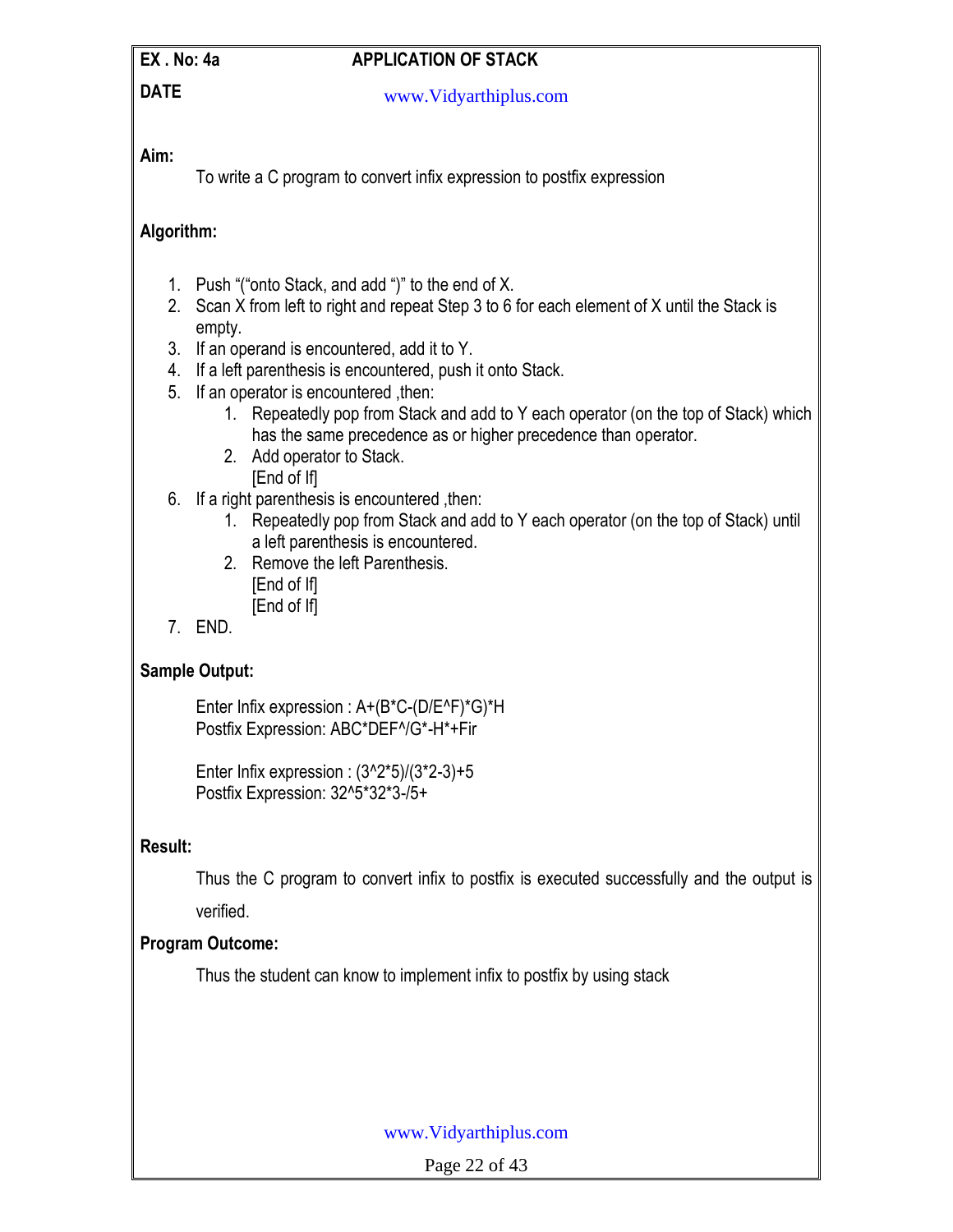#### **Ex: 4b APPLICATION OF LIST – POLYNOMIAL ADDITION Date:** www.Vidyarthiplus.com

**Aim:**

To write a C program to add two polynomials

### **Algorithm:**

Algorithm to add two polynomials using linked list is as follows:-

Let p and q be the two polynomials represented by linked lists

1. While p and q are not null, repeat step 2.

2. If powers of the two terms are equal

then if the terms do not cancel

then insert the sum of the terms into the sum Polynomial

Advance p

Advance q

Else if the power of the first polynomial> power of second

Then insert the term from first polynomial into sum polynomial

Advance p

Else insert the term from second polynomial into sum polynomial

Advance q

3. copy the remaining terms from the non empty polynomial into the sum polynomial.

The third step of the algorithm is to be processed till the end of the polynomials has not been reached.

### **Sample Output:**

Create 1st expression Enter Coeff:1 Enter Pow:2 Continue adding more terms to the polynomial list?( $Y = 1/N = 0$ ): 0 Stored the 1st expression The polynomial expression is:  $1x^2$ 

www.Vidyarthiplus.com

Page 23 of 43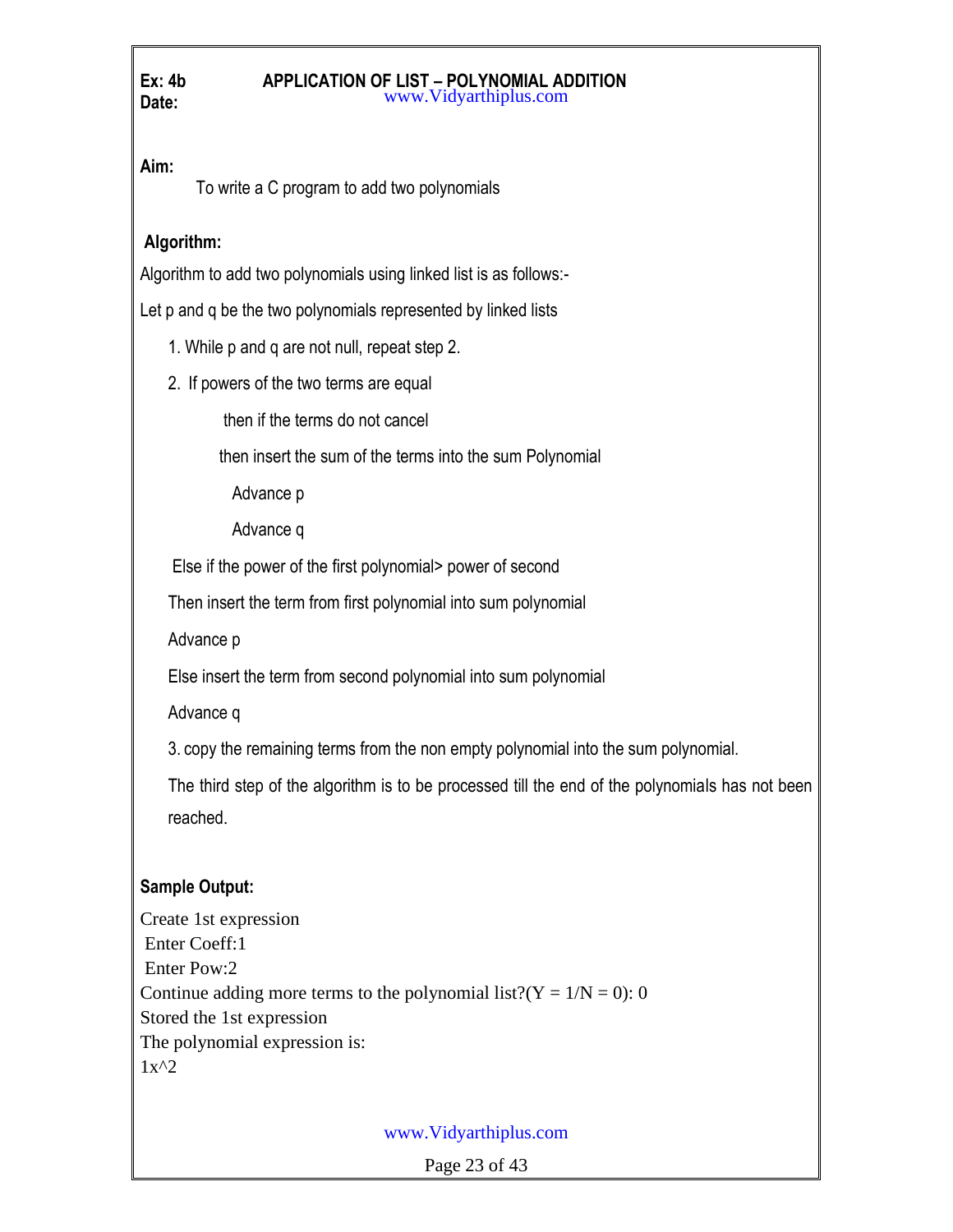Create 2nd expression Enter Coeff:2 Enter Pow:3 Continue adding more terms to the polynomial list?( $Y = 1/N = 0$ ): 0 Stored the 2nd expression The polynomial expression is:  $2x^3$ The polynomial expression is:  $2x^3 + 1x^2$ Add two more expressions?  $(Y = 1/N = 0)$ : 0 ...Program finished with exit code 0 www.Vidyarthiplus.com

### **Result:**

Thus the C program to implement polynomial addition by using linked list is executed successfully and the output is verified.

### **Program Outcome:**

Thus the student can know to implement polynomial addition by using linked list

### **Viva Voce:**

- 1. What is Stack?
- 2. List the operations of stack.
- 3. What is linked List?
- 4. What is the format of infix expression?
- 5. What is the format of postfix expression?

### www.Vidyarthiplus.com

Page 24 of 43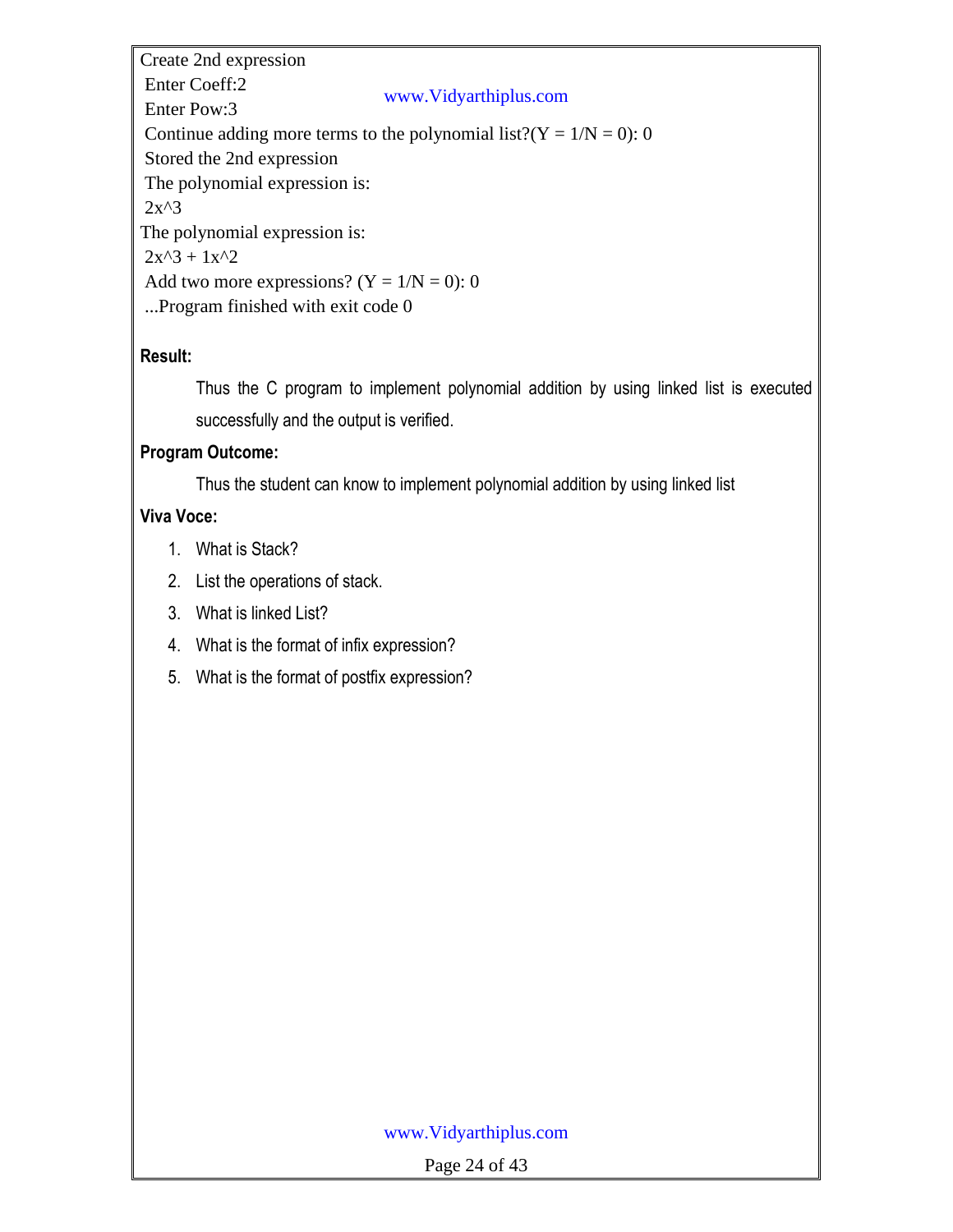# **Date:**

### **Ex: 5a GRAPH REPRESENTATIONS**

www.Vidyarthiplus.com

**Aim:**

To write a C program implement adjacent matrix and adjacency list

**Algorithm:**

- 1. Create a graph with getting no. of vertices and no. of edges
- 2. Implement adjacency matrix
- 3. Implement adjacency list
- 4. Close the program

### **Sample Output:**

Page 25 of 43 A Program to represent a Graph by using an Adjacency Matrix method 1. Directed Graph 2. Un-Directed Graph 3. Exit Select a proper option : How Many Vertices ? : Vertices 1 & 2 are Adjacent ? (Y/N) : N Vertices 1 & 3 are Adjacent ? (Y/N) : Y Vertices 1 & 4 are Adjacent ? (Y/N) : Y Vertices 2 & 1 are Adjacent ? (Y/N) : Y Vertices 2 & 3 are Adjacent ? (Y/N) : Y Vertices 2 & 4 are Adjacent ? (Y/N) : N Vertices 3 & 1 are Adjacent ? (Y/N) : Y Vertices 3 & 2 are Adjacent ? (Y/N) : Y Vertices 3 & 4 are Adjacent ? (Y/N) : Y Vertices 4 & 1 are Adjacent ? (Y/N) : Y Vertices 4 & 2 are Adjacent ? (Y/N) : N Vertices 4 & 3 are Adjacent ? (Y/N) : Y Vertex In Degree Out Degree Total Degree 1 2 0 2 2 3 3 0 1 1 4 1 2 www.Vidyarthiplus.com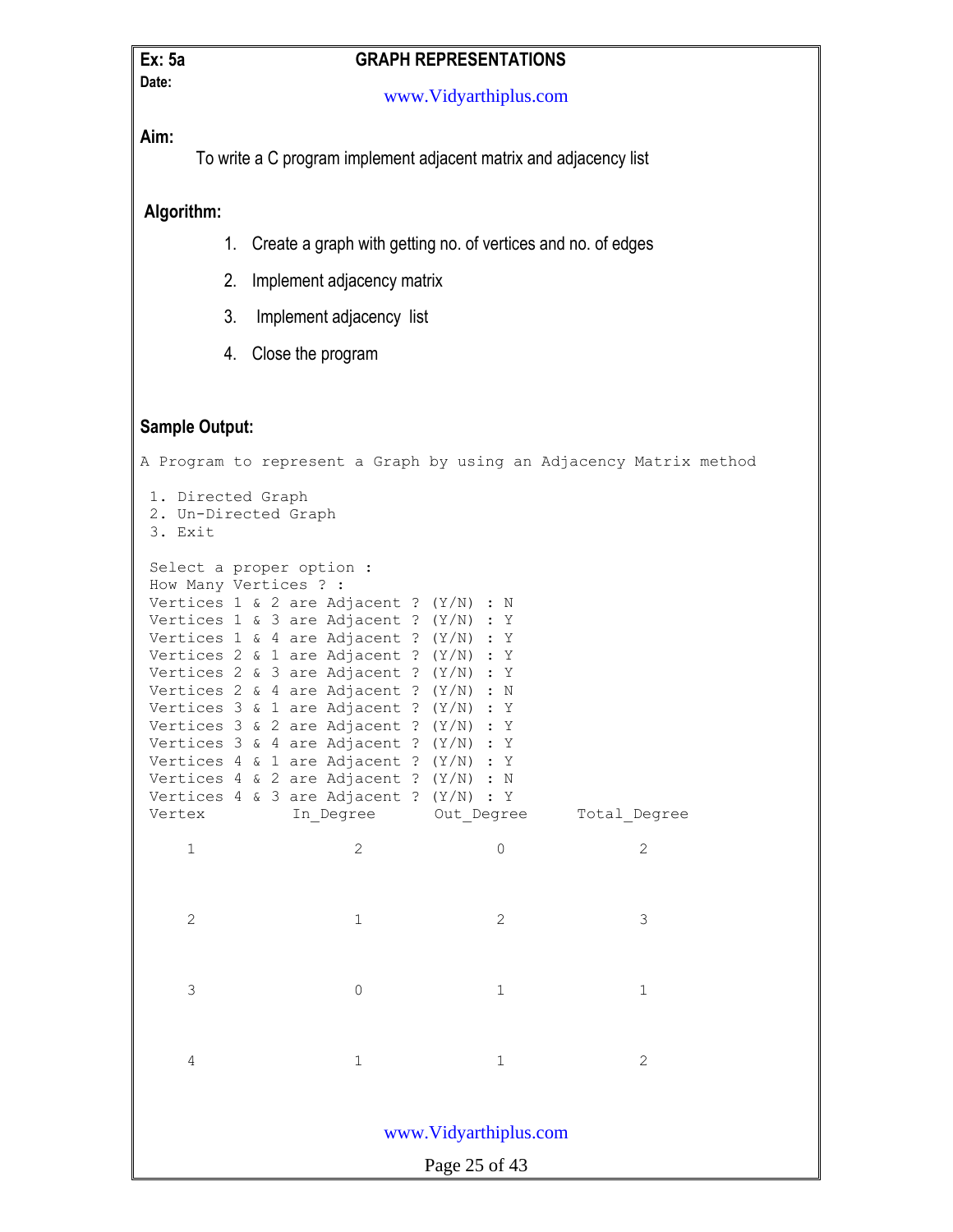| A Program to represent a Graph by using an Adjacency List method                                                                                                                                                                                                                                                                                                                                                                                                                                                                                                                                     |
|------------------------------------------------------------------------------------------------------------------------------------------------------------------------------------------------------------------------------------------------------------------------------------------------------------------------------------------------------------------------------------------------------------------------------------------------------------------------------------------------------------------------------------------------------------------------------------------------------|
| 1. Directed Graph<br>www.Vidyarthiplus.com<br>2. Un-Directed Graph<br>3. Exit                                                                                                                                                                                                                                                                                                                                                                                                                                                                                                                        |
| Select a proper option :<br>How Many Vertices ? :<br>Vertices 1 & 2 are Adjacent ? $(Y/N)$ : N<br>Vertices 1 & 3 are Adjacent ? (Y/N) : Y<br>Vertices 1 & 4 are Adjacent ? (Y/N) : Y<br>Vertices 2 & 1 are Adjacent ? (Y/N) : Y<br>Vertices 2 & 3 are Adjacent ? $(Y/N)$ : Y<br>Vertices 2 & 4 are Adjacent ? $(Y/N)$ : N<br>Vertices $3 \& 1$ are Adjacent ? (Y/N) : Y<br>Vertices 3 & 2 are Adjacent ? (Y/N) : Y<br>Vertices 3 & 4 are Adjacent ? (Y/N) : Y<br>Vertices 4 & 1 are Adjacent ? $(Y/N)$ : Y<br>Vertices 4 & 2 are Adjacent ? $(Y/N)$ : N<br>Vertices 4 & 3 are Adjacent ? $(Y/N)$ : Y |
|                                                                                                                                                                                                                                                                                                                                                                                                                                                                                                                                                                                                      |
|                                                                                                                                                                                                                                                                                                                                                                                                                                                                                                                                                                                                      |

## www.Vidyarthiplus.com

Page 26 of 43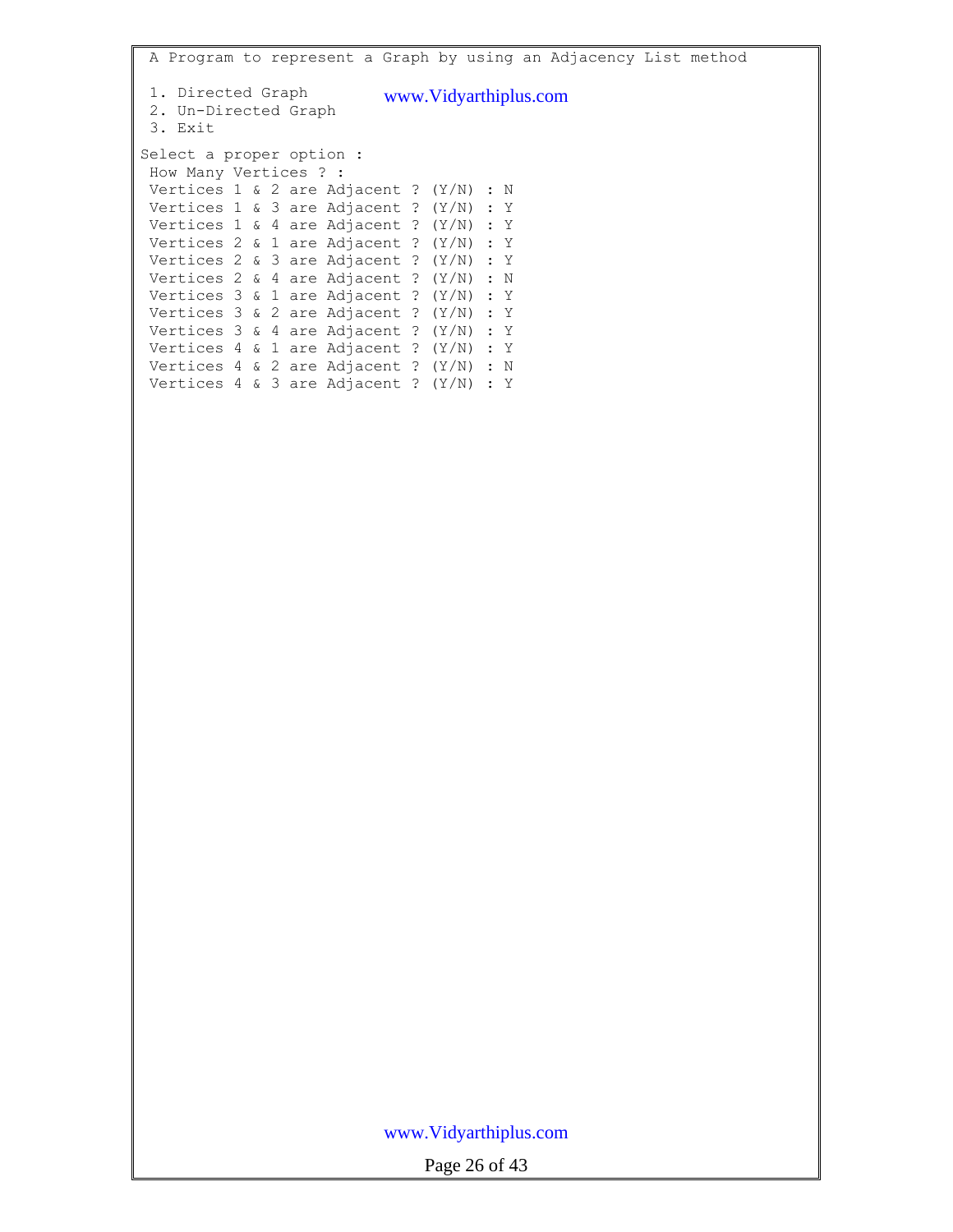# **Date:**

### **Ex: 5b GRAPH TRAVERSAL**

### www.Vidyarthiplus.com

### **Aim:**

To write a C program implement DFS and BFS graph traversal.

### **Algorithm:**

### **DFS**

- 1. Define a Stack of size total number of vertices in the graph.
- 2. Select any vertex as **starting point** for traversal. Visit that vertex and push it on to the Stack.
- 3. Visit any one of the **adjacent** vertex of the verex which is at top of the stack which is not visited and push it on to the stack.
- 4. Repeat step 3 until there are no new vertex to be visit from the vertex on top of the stack.
- 5. When there is no new vertex to be visit then use **back tracking** and pop one vertex from the stack.
- 6. Repeat steps 3, 4 and 5 until stack becomes Empty.
- 7. When stack becomes Empty, then produce final spanning tree by removing unused edges from the graph

### **BFS**

- 1. Define a Queue of size total number of vertices in the graph.
- 2. Select any vertex as **starting point** for traversal. Visit that vertex and insert it into the Queue.
- 3. Visit all the **adjacent** vertices of the verex which is at front of the Queue which is not visited and insert them into the Queue.
- 4. When there is no new vertex to be visit from the vertex at front of the Queue then delete that vertex from the Queue.
- 5. Repeat step 3 and 4 until queue becomes empty.
- 6. When queue becomes Empty, then produce final spanning tree by removing unused edges from the graph

| <b>Sample Output:</b> |  |  |
|-----------------------|--|--|
|                       |  |  |

www.Vidyarthiplus.com

Page 27 of 43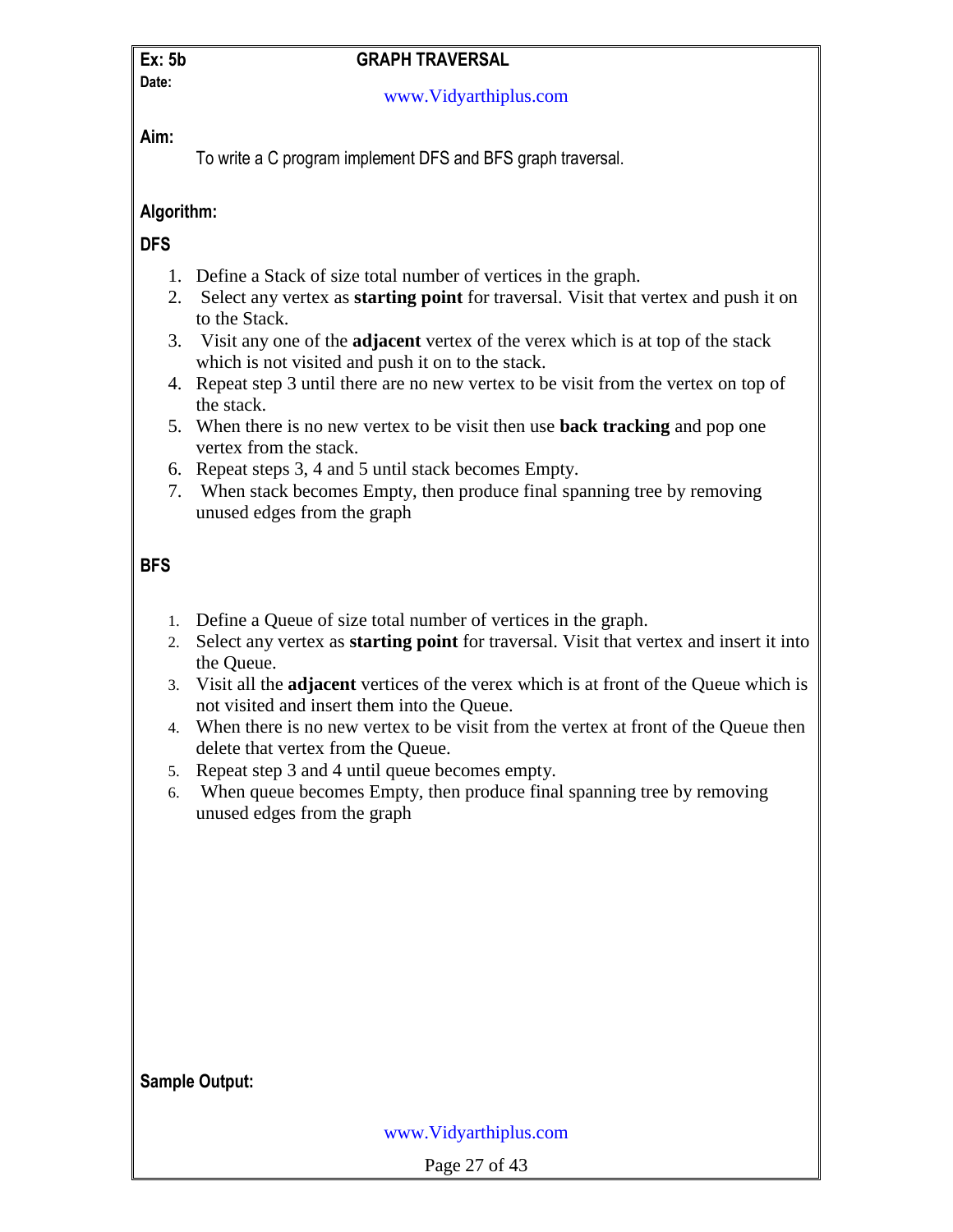

### **Result:**

Thus the C programs to implement graph representation, Adjacency matrix and Adjacency List, DFS and BFS are executed successfully and the outputs are verified.

### **Program Outcome:**

Thus the student can know to implement graph representation and graph traversal.

### **Viva Voce:**

- 1. Define Graph
- 2. List the operations of graph.
- 3. What are the different representations of graphs?
- 4. What are the two different graph traversals?
- 5. Define DFS.
- 6. Define BFS.
- 7. List the application of DFS.
- 8. List the application of BFS.
- 9. Define Indegree
- 10. Define Outdegree.

### www.Vidyarthiplus.com

Page 28 of 43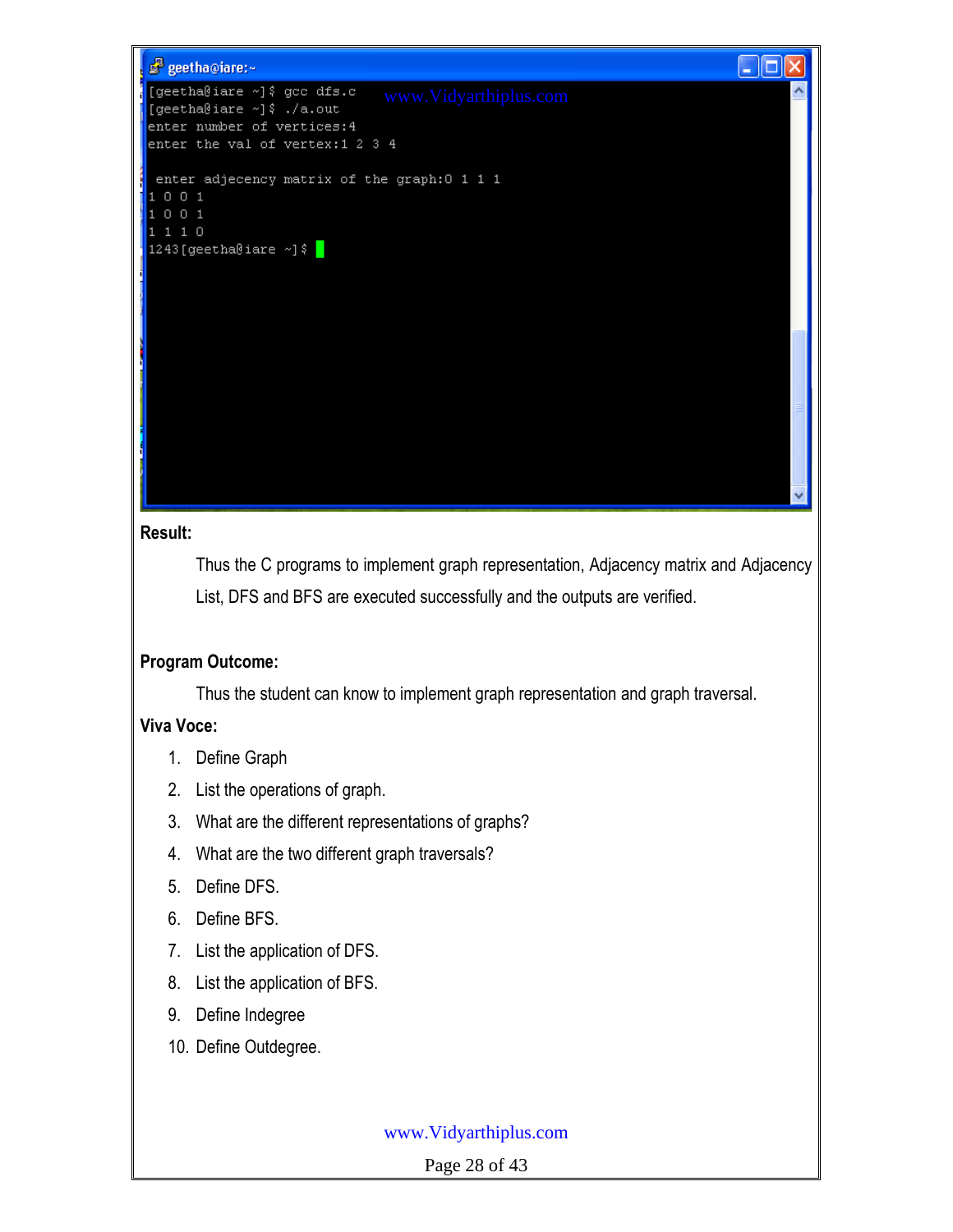#### **Ex: 6 IMPLEMENTATION OF SEARCHING ALGORITHMS Date CONTRESS EXAMPLE LINEAR SEARCH AND BINARY SEARCH** www.Vidyarthiplus.com

### **Aim:**

To write a C Program to implement different searching techniques – Linear and Binary search.

### **Algorithm:**

Linear Search:

- 1. Read the search element from the user
- 2. Compare, the search element with the first element in the list.
- 3. If both are matching, then display "Given element found!!!" and terminate the function
- 4. If both are not matching, then compare search element with the next element in the list.
- 5. Repeat steps 3 and 4 until the search element is compared with the last element in the list.
- 6. If the last element in the list is also doesn't match, then display "Element not found!!!" and terminate the function.

Binary search is implemented using following steps...

- 1. Read the search element from the user
- 2. Find the middle element in the sorted list
- 3. Compare, the search element with the middle element in the sorted list.
- 4. If both are matching, then display "Given element found!!!" and terminate the function
- 5. If both are not matching, then check whether the search element is smaller or larger than middle element.
- 6. If the search element is smaller than middle element, then repeat steps 2, 3, 4 and 5 for the left sublist of the middle element.
- 7. If the search element is larger than middle element, then repeat steps 2, 3, 4 and 5 for the right sublist of the middle element.
- 8. Repeat the same process until we find the search element in the list or until sublist contains only one element.
- 9. If that element also doesn't match with the search element, then display "Element not found in the list!!!" and terminate the function.

### **Sample Output:**

### **Linear Search**

Enter size of the list: 4 Enter any 4 integer values: 4 8 1 9 Enter the element to be Search: 9

www.Vidyarthiplus.com

Page 29 of 43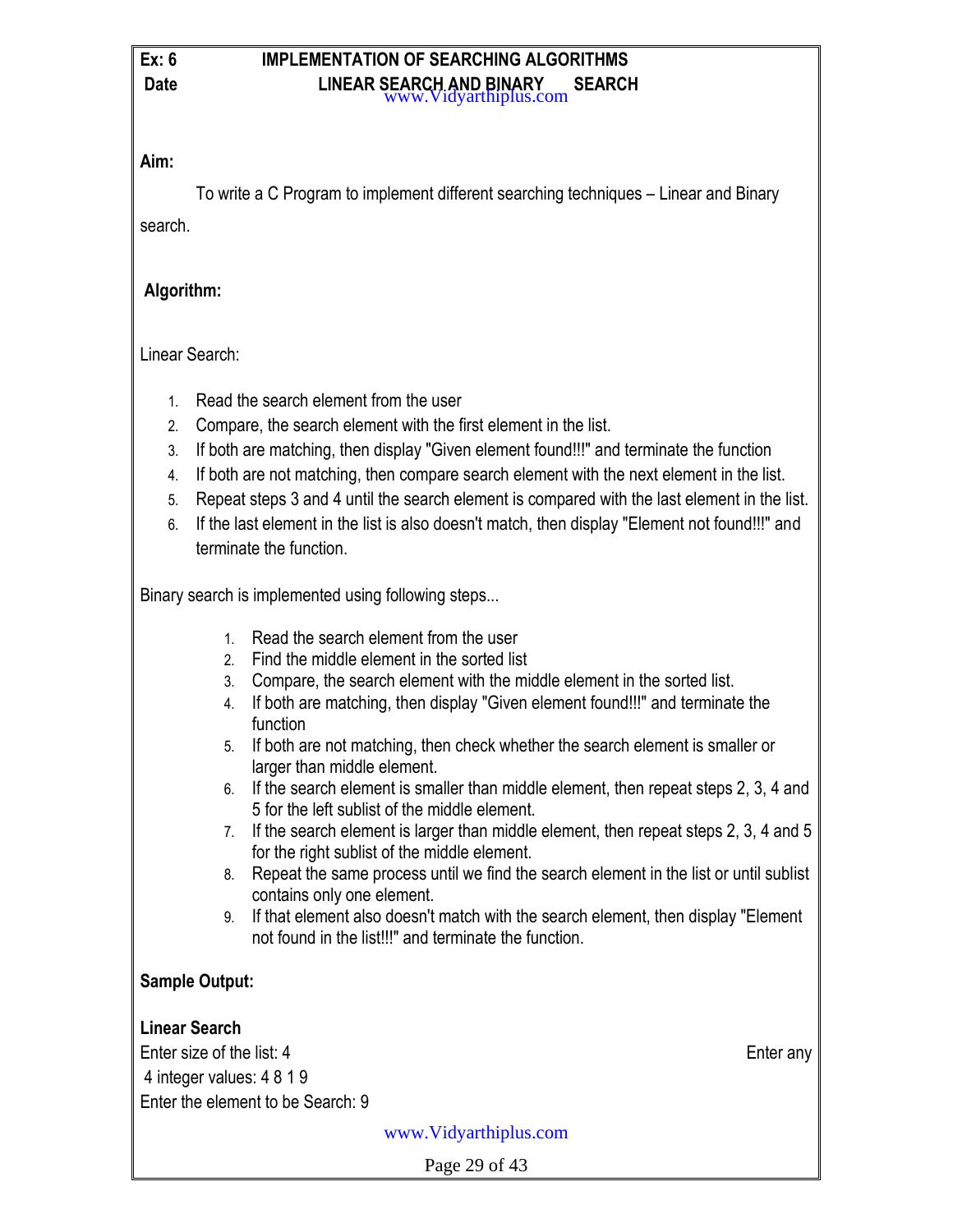Element is found at 3 index

...Program finished with exit code 10 $^{\rm www.Vidyarthiplus.com}$ 

### **Binary Search**

Enter the size of the list: 4 Enter 4 i nteger values in Assending order 16 9 12

Enter value to be search: 9 Element found at index 2.

### **Result:**

Thus the C programs to implement Linear search and binary search are executed successfully and output are verified.

### **Program Outcome:**

Thus the student can know to implement graph representation and graph traversal.

### **Viva Voce:**

- 1. Define Search
- 2. Define Sequential Search.
- 3. What is Linear Search?
- 4. What is the time complexity of linear search?
- 5. What is Binary Search?
- 6. What is the time complexity of linear search?
- 7. List the application of Linear Search.
- 8. List the application of Binary Search.

### www.Vidyarthiplus.com

Page 30 of 43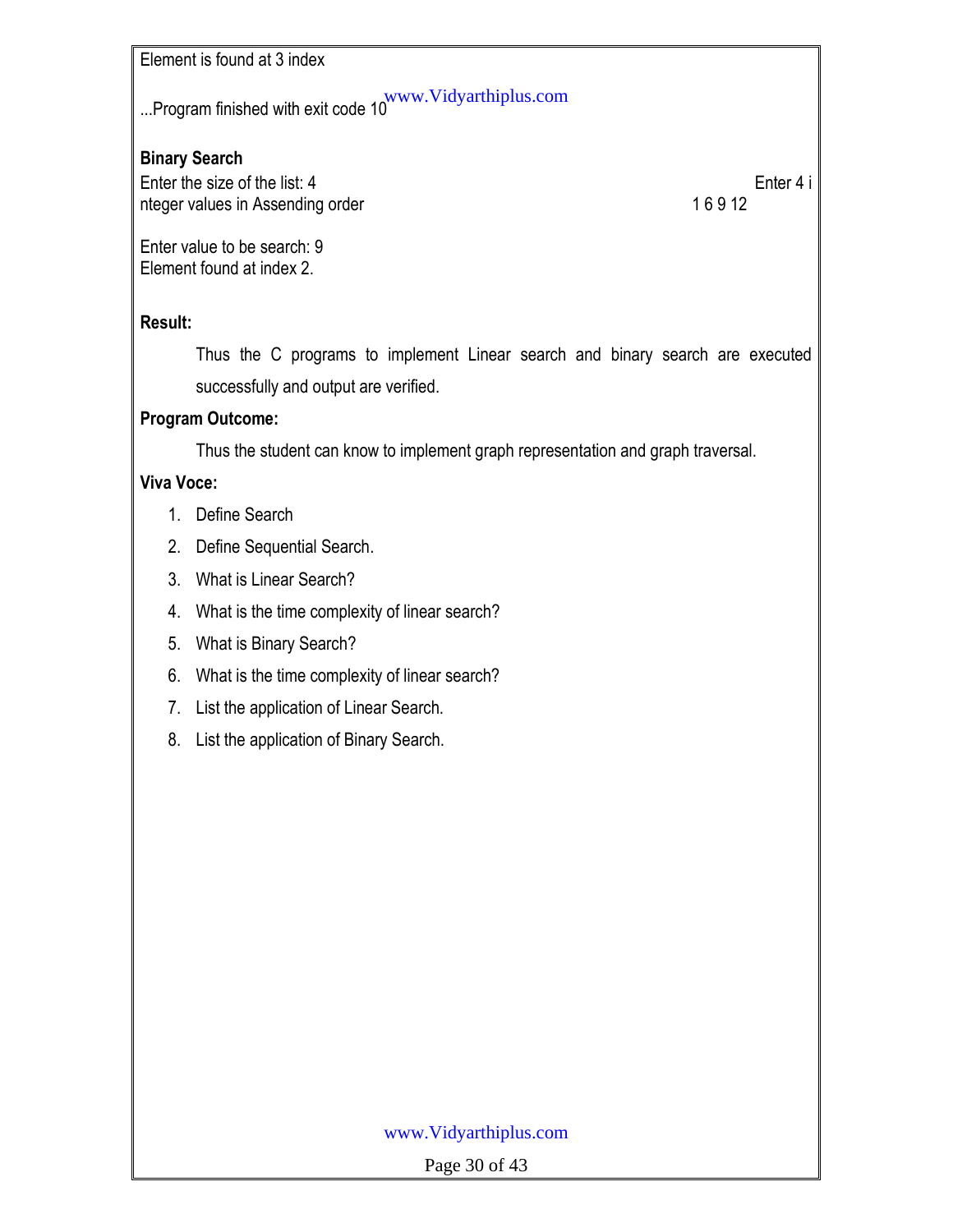#### **Ex: 7 IMPLEMENTATION OF SORTING ALGORITHMS – BUBBLE SORT, RADIX SORT, SHELL SORT** www.Vidyarthiplus.com

**Date:**

### **Aim:**

To write a C program to implement different sorting algorithms - Bubble Sort, Radix Sort, Shell Sort

### **Algorithm:**

### **Bubble Sort:**

- 1. Read the value of n
- 2. Get the inputs for array[n].
- 3. Implement Bubble sort

```
Step 1: Repeat Steps 2 and 3 for i=1 to 10
   Step 2: Set j=1
   Step 3: Repeat while j<=n(A) if a[i] < a[j]Then interchange a[i] and a[j]
                [End of if]
            (B) Set j = j+1[End of Inner Loop]
       [End of Step 1 Outer Loop]
   Step 4: Exit
4. Stop the program
```
### **Shell Sort**

- 1. Read the value of n
- 2. Get the inputs for array[n].
- 3. Implement shell sort
- 4. Stop the program

### **Radix Sort**

- 1. Read the value of n
- 2. Get the inputs for array[n].
- 3. Implement radix sort
- 4. Stop the program

### www.Vidyarthiplus.com

Page 31 of 43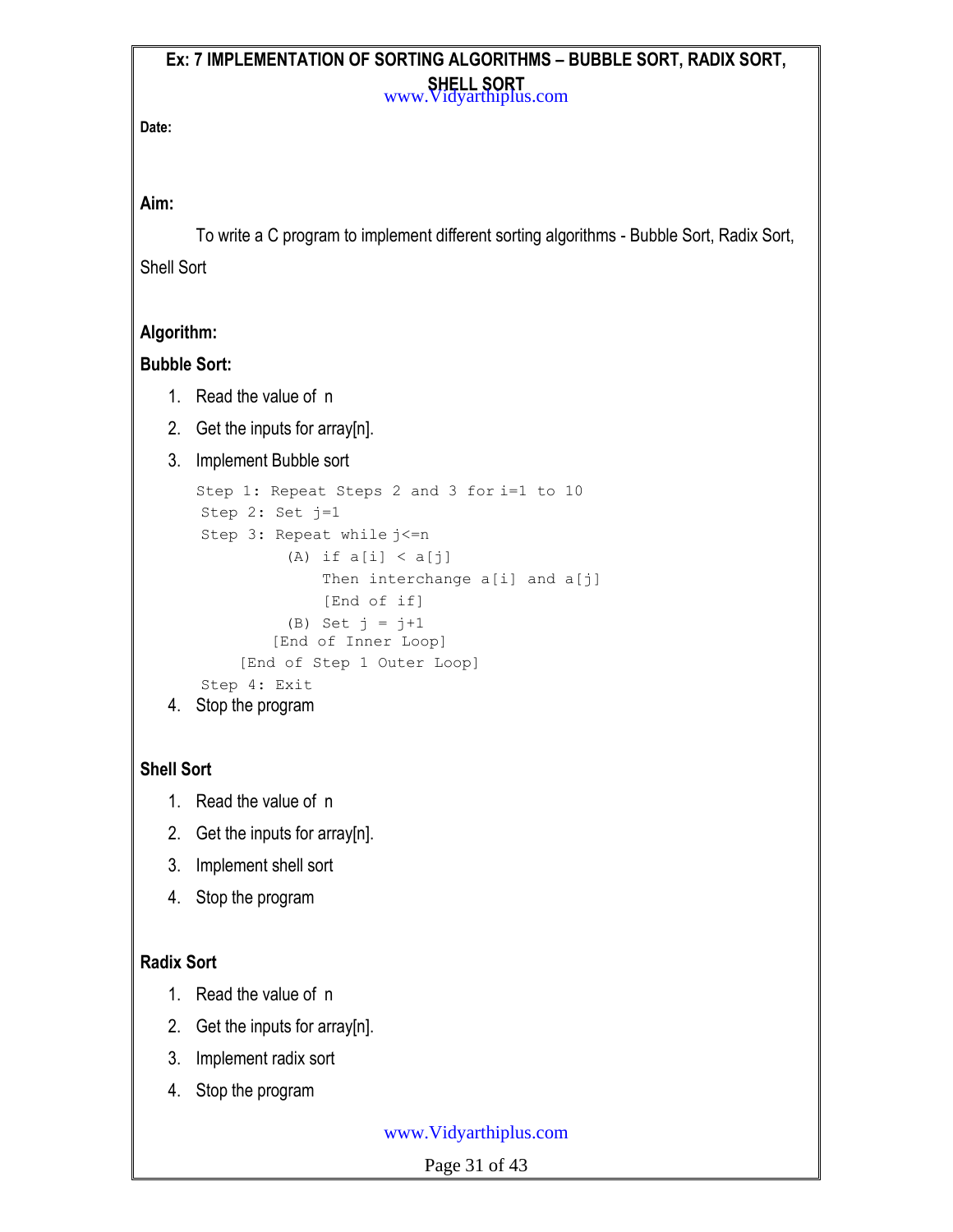

#### **Radix sort**

```
$ gcc RadixSort.c
$./a.outEnter total no. of elements : 8
Enter numbers : 802 2 24 45 66 75 90 170
Sorted array is : 2 24 45 66 75 90 170 802
```
### **Result:**

Thus the C programs to implement different sorting algorithms are executed successfully and outputs are verified.

### **Program Outcome:**

Thus the student can know to implement different sorting algorithms.

### **Viva Voce:**

- 1. What is sorting?
- 2. What are the different types of sorting?
- 3. What is Bubble sort?
- 4. What is Radix sort?
- 5. What is Shell sort?
- 6. What is insertion sort?

#### www.Vidyarthiplus.com

Page 32 of 43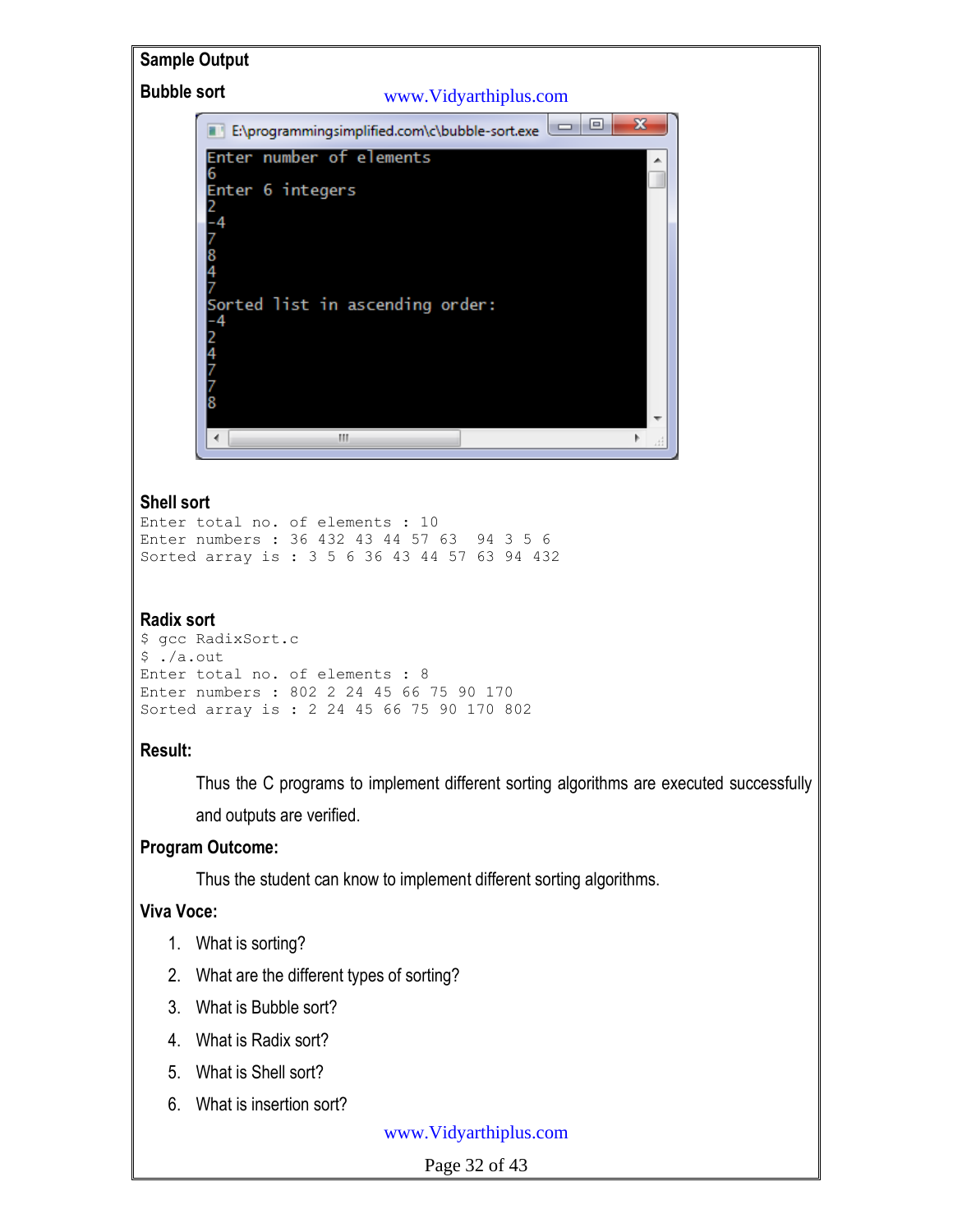- 7. Mention about Selection sort.
- 8. Compare Bubble and Radix sort<sub>w. Vidyarthiplus.com</sub>
- 9. Compare Shell sort and Bubble sort
- 10. Compare Shell and Radix sort

### www.Vidyarthiplus.com

Page 33 of 43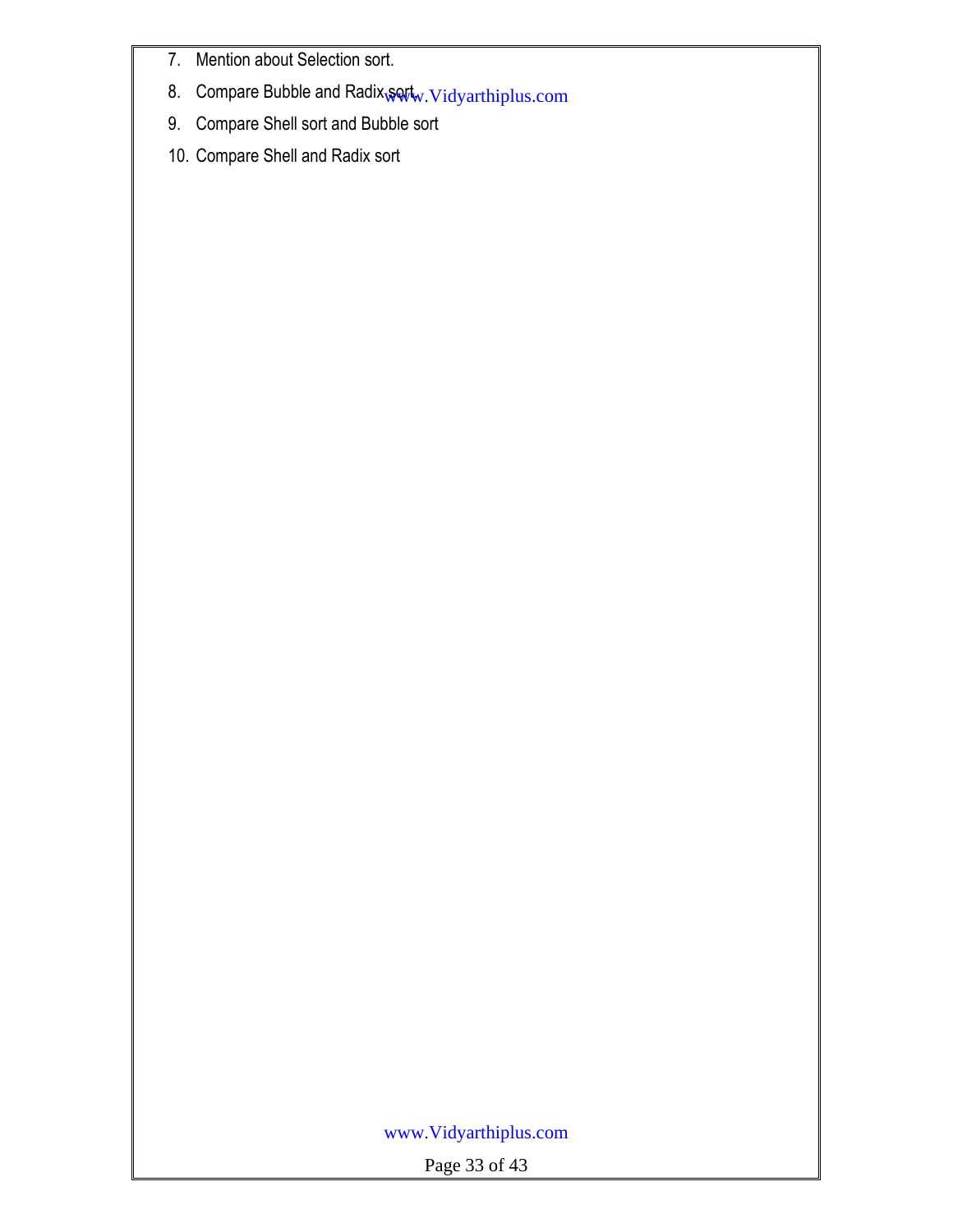### **Ex. No: 8 IMPLEMENTATION OF HEAP**

**DATE:**

#### www.Vidyarthiplus.com

### **Aim:**

To write a Cprogram to implement heap data structure

### **Algorithm:**

- 1. Start the program
- 2. Initially, declare n=0 for number of nodes in the heap'
- 3. By using while, create a menu for all operations of heaps
- 4. Perform all the operation and display the result
- 5. Stop the program

### **Output:**

```
$ cc pgm66.c
$ a.out
1.Insert the element
2.Delete the element
3.Display all elements
4.Quit
Enter your choice : 1
Enter the element to be inserted to the list : 30
1.Insert the element
2.Delete the element
3.Display all elements
4.Quit
Enter your choice : 1
Enter the element to be inserted to the list : 50
1.Insert the element
2.Delete the element
3.Display all elements
4.Quit
Enter your choice : 1
Enter the element to be inserted to the list : 70
1.Insert the element
2.Delete the element
3.Display all elements
4.Quit
Enter your choice : 2
Enter the elements to be deleted from the list: 10
10 not found in heap list
1.Insert the element
2.Delete the element
3.Display all elements
4.Quit
Enter your choice : 2
Enter the elements to be deleted from the list: 50
1.Insert the element
2.Delete the element
                           www.Vidyarthiplus.com
```
Page 34 of 43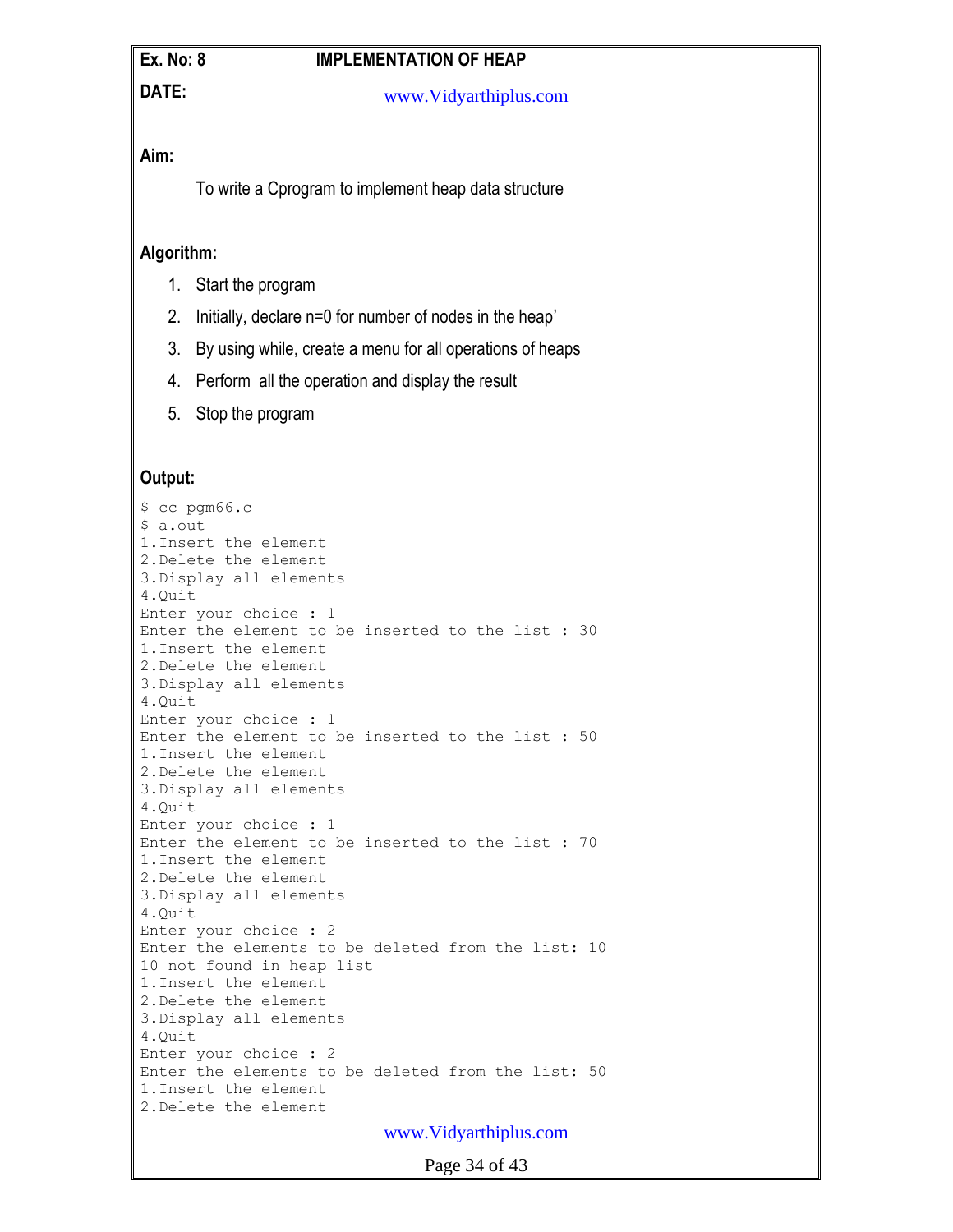```
3.Display all elements
4.Quit
Enter your choice : 1 www.Vidyarthiplus.com
Enter the element to be inserted to the list : 100
1.Insert the element
2.Delete the element
3.Display all elements
4.Quit
Enter your choice : 3
100 30 70
1.Insert the element
2.Delete the element
3.Display all elements
4.Quit
Enter your choice : 4
```
### **Result:**

Thus the C programs to implement heap is executed successfully and output is verified.

### **Program Outcome:**

Thus the student can know to implement heap data structure.

### **Viva Voce:**

- 1. What is heap?
- 2. What are called heap property?
- 3. List the operations of heap.
- 4. What is order property?
- 5. What is Shape property?
- 6. What is Priority queue?
- 7. List the applications of heap.
- 8. List the types of heap.

### www.Vidyarthiplus.com

Page 35 of 43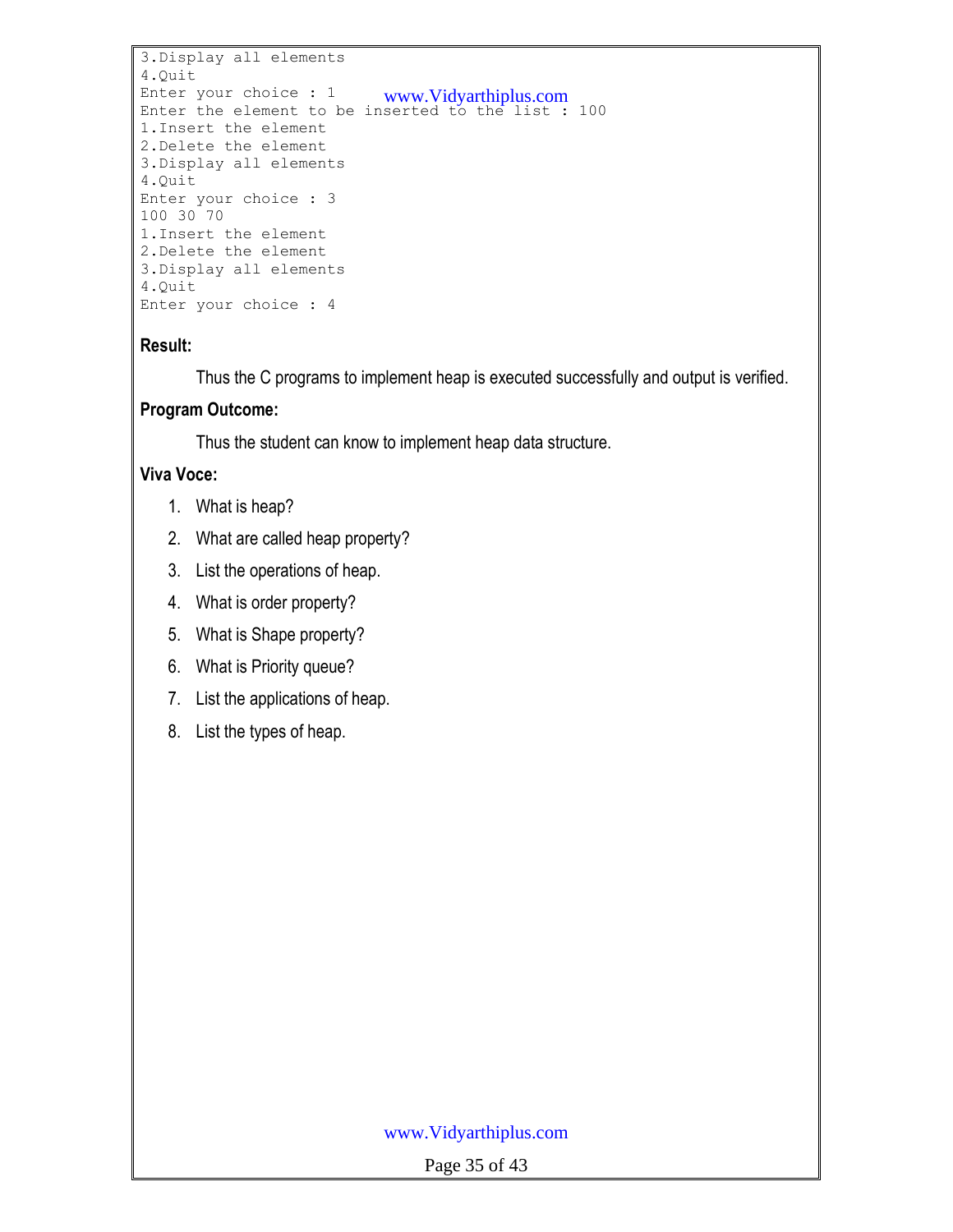### **Ex. No: 9 IMPLEMENTATION OF BINARY TREE & ITS OPERATIONS**

**DATE:**

#### www.Vidyarthiplus.com

### **Aim:**

To write a Cprogram to implement binary tree and its operation

### **Algorithm:**

- 1. Start the program
- 2. Create a tree
- 3. Perform the Insertion, Deletion and Search operation
- 4. Display Preorder, Postorder, Inorder traversal data
- 5. Stop the program

### **Sample Output**

> IN ORDER -

> 0 2 2 8 9 9 16 17 18 19 19 20 20 21 21 22 23 26 28 29 35 37 40 41 45 50 51 54 62 63 6 3 64 66 66 68 69 7

0 71 73 75 76 76 78 79 79 80 83 83 85 86 89 91 91 95 96 96 101 101 101 102 103 104 10 4 104 106 107 108 108 109 111 112

113 114 115 115 115 116 117 117 119 120 123 124 125 127 127 129 129 129 130 130 1 34 134 137 139 139 140 142 143 143

### > PRE ORDER -

> 127 101 21 21 2 2 0 8 20 18 16 9 9 17 19 19 20 96 51 22 35 26 23 28 29 37 45 40 41 5 79 76 66 66 63 5 63 62 64 73 68 69 71 70 76 75 79 78 89 86 80 83 83 85 91 91 95 96 101 101 116 108 1 107 106 104 104 103 104 108 11

3 112 109 111 115 115 115 114 120 117 117 119 127 125 124 123 129 129 129 140 137 134 134 130 130 139 139 143 142 143

### > POST ORDER -

> 0 2 9 9 17 16 19 20 19 18 20 8 2 21 23 29 28 26 41 40 50 45 37 35 22 62 63 54 64 63 6 6 70 71 69 68 75

76 73 66 78 79 76 83 85 83 80 86 91 96 95 91 89 79 51 101 101 96 21 104 103 104 104 106 108 107 102 111 109 112 114 1

15 115 115 113 108 117 119 117 123 124 125 127 120 116 101 129 129 130 130 134 134 139 139 137 143 142 143 140 129 127

> TEST SEARCH:

- 2

- 8

www.Vidyarthiplus.com

Page 36 of 43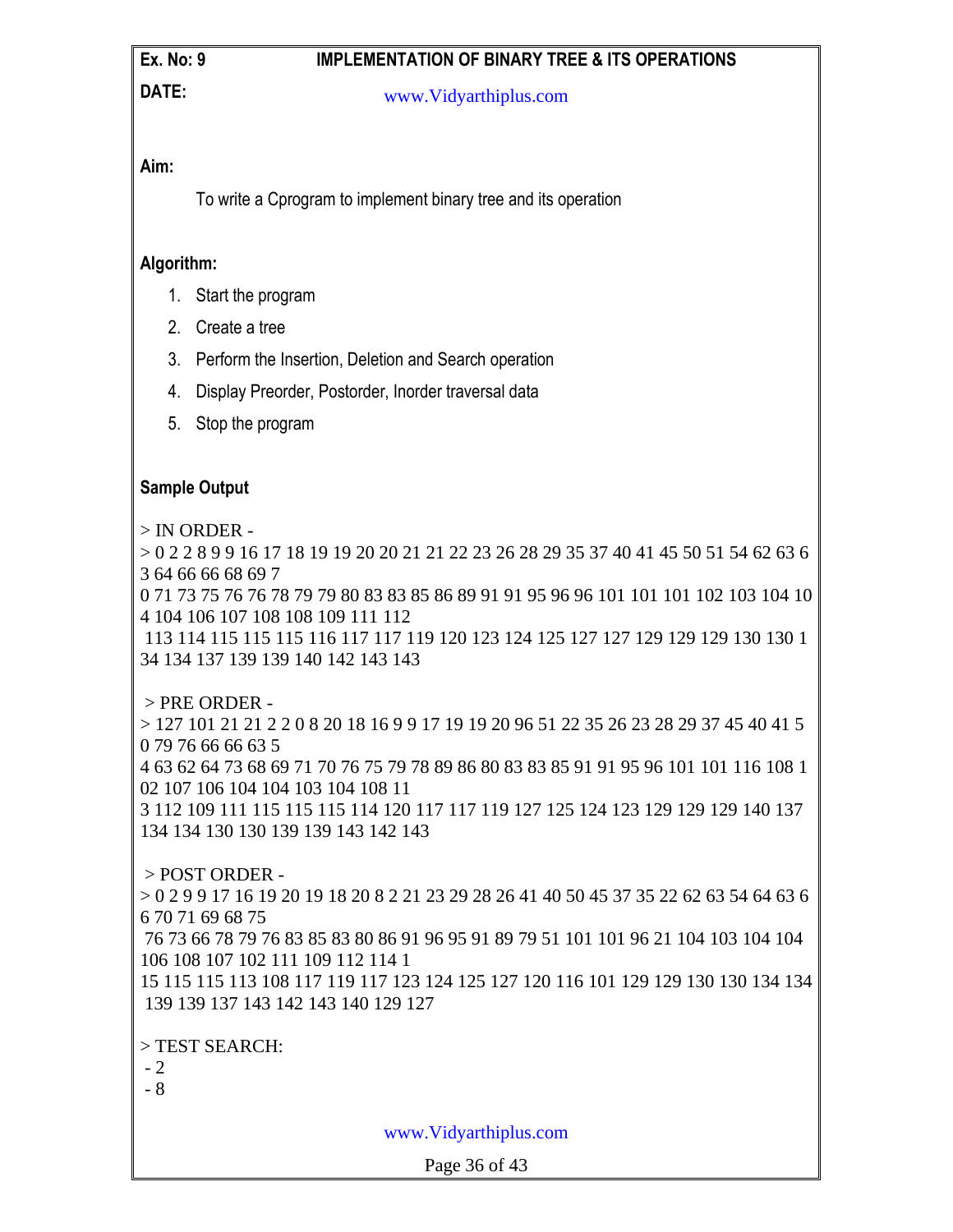| $-9$                                     |                       |  |  |  |
|------------------------------------------|-----------------------|--|--|--|
| $-16$                                    |                       |  |  |  |
| $-17$                                    | www.Vidyarthiplus.com |  |  |  |
| $-18$                                    |                       |  |  |  |
| $-19$                                    |                       |  |  |  |
| $\sim 20$                                |                       |  |  |  |
| $\sim 21$                                |                       |  |  |  |
| $-22$                                    |                       |  |  |  |
| $-23$                                    |                       |  |  |  |
| $-26$                                    |                       |  |  |  |
| $\sim 28$                                |                       |  |  |  |
| $-29$                                    |                       |  |  |  |
| $-35$                                    |                       |  |  |  |
| $-37$                                    |                       |  |  |  |
| $-40$                                    |                       |  |  |  |
| $\sim 41$                                |                       |  |  |  |
| $-45$                                    |                       |  |  |  |
| $-50$                                    |                       |  |  |  |
| $-51$                                    |                       |  |  |  |
| $-54$                                    |                       |  |  |  |
| $-62$                                    |                       |  |  |  |
| $-63$                                    |                       |  |  |  |
| $-64$                                    |                       |  |  |  |
| $-66$                                    |                       |  |  |  |
| $-68$                                    |                       |  |  |  |
| $-69$                                    |                       |  |  |  |
| $-70$                                    |                       |  |  |  |
| $-71$                                    |                       |  |  |  |
| $-73$                                    |                       |  |  |  |
| $-75$                                    |                       |  |  |  |
| $-76$                                    |                       |  |  |  |
| $-78$                                    |                       |  |  |  |
| $-79$                                    |                       |  |  |  |
| $-80$                                    |                       |  |  |  |
| $-83$                                    |                       |  |  |  |
| $-85$                                    |                       |  |  |  |
| $-86$                                    |                       |  |  |  |
| $-89$<br>$-91$                           |                       |  |  |  |
|                                          |                       |  |  |  |
| $-95$<br>$-96$                           |                       |  |  |  |
|                                          |                       |  |  |  |
| $<$ SUCCESS> = 43 <failed> = 57</failed> |                       |  |  |  |
|                                          |                       |  |  |  |
|                                          |                       |  |  |  |
|                                          |                       |  |  |  |
| Program finished with exit code 0        |                       |  |  |  |
|                                          |                       |  |  |  |
|                                          |                       |  |  |  |
|                                          |                       |  |  |  |
| www.Vidyarthiplus.com                    |                       |  |  |  |
|                                          | Page 37 of 43         |  |  |  |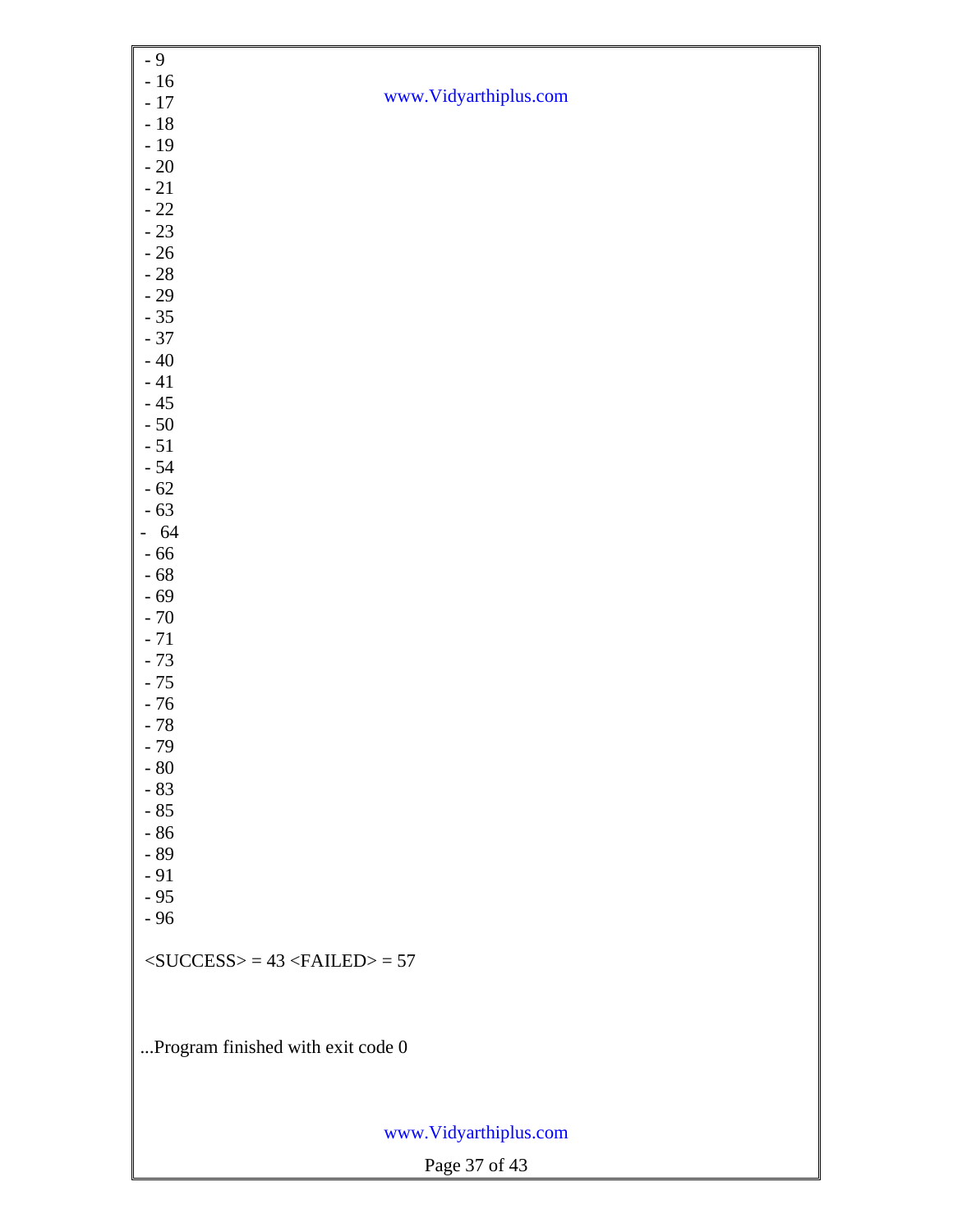### **Result:**

Thus the C programs to implement<sub>d</sub>Binary tree is acceted successfully and output is verified.

### **Program Outcome:**

Thus the student can know to implement binary tree.

### www.Vidyarthiplus.com

Page 38 of 43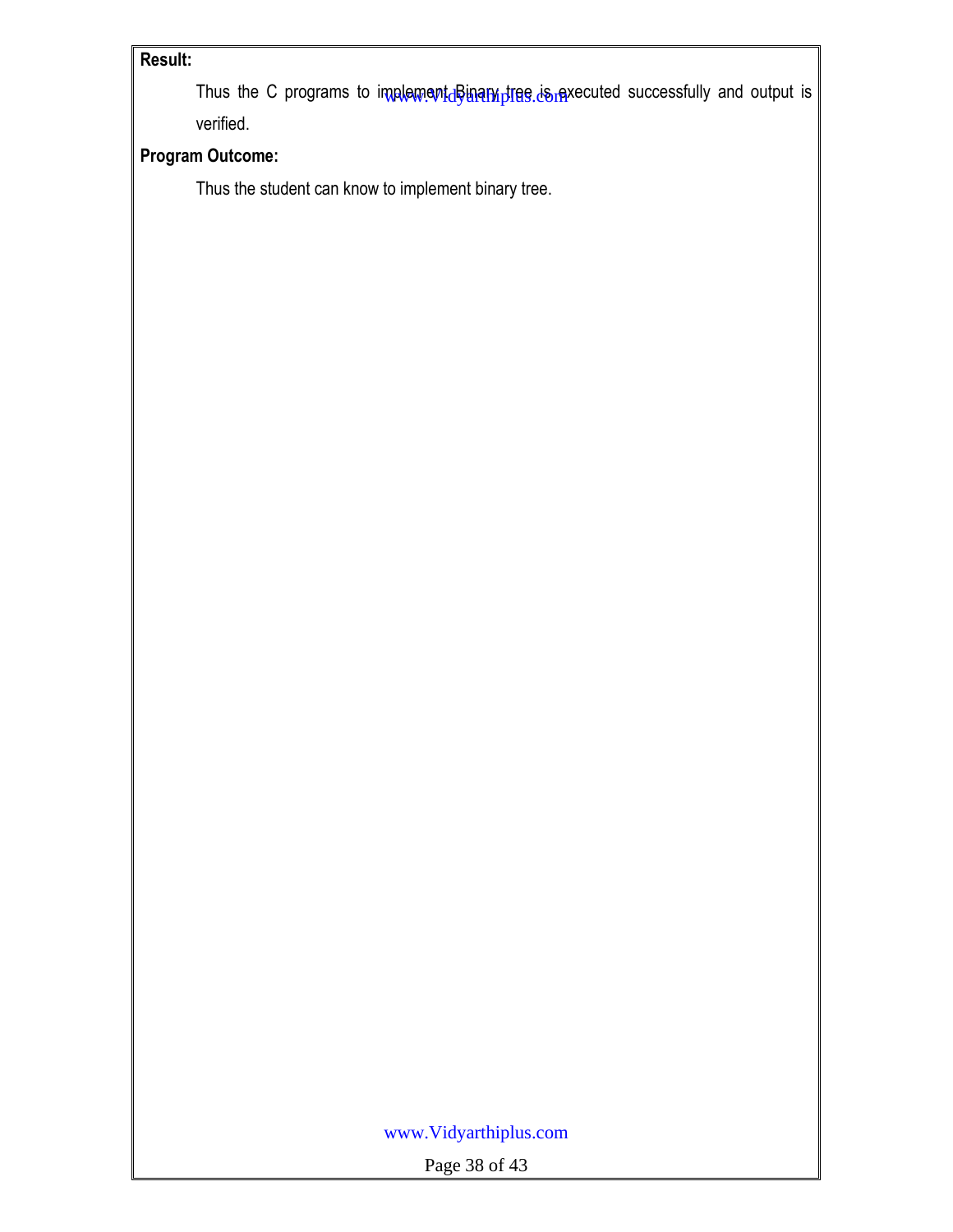### Ex. No: 10 **IMPLEMENTATION OF BINARY SEARCH TREE**

### **DATE**

#### www.Vidyarthiplus.com

### **Aim:**

To write a Cprogram to implement binary search tree

### **Algorithm:**

- 1. Start the program
- 2. Create a tree
- 3. Perform the Insertion, Deletion and Search operation
- 4. Display Preorder, Postorder, Inorder traversal data
- 5. Stop the program

### **Sample Output:**

```
cc tree43.c
$ a.out
OPERATIONS ---
1 - Insert an element into tree
2 - Delete an element from the tree
3 - Inorder Traversal
4 - Preorder Traversal
5 - Postorder Traversal
6 - ExitEnter your choice : 1
Enter data of node to be inserted : 40
Enter your choice : 1
Enter data of node to be inserted : 20
Enter your choice : 1
Enter data of node to be inserted : 10
Enter your choice : 1
Enter data of node to be inserted : 30
Enter your choice : 1
Enter data of node to be inserted : 60
Enter your choice : 1
Enter data of node to be inserted : 80
Enter your choice : 1
Enter data of node to be inserted : 90
Enter your choice : 3
10 \rightarrow 20 \rightarrow 30 \rightarrow 40 \rightarrow 60 \rightarrow 80 \rightarrow 90 \rightarrow 40
```
www.Vidyarthiplus.com

Page 39 of 43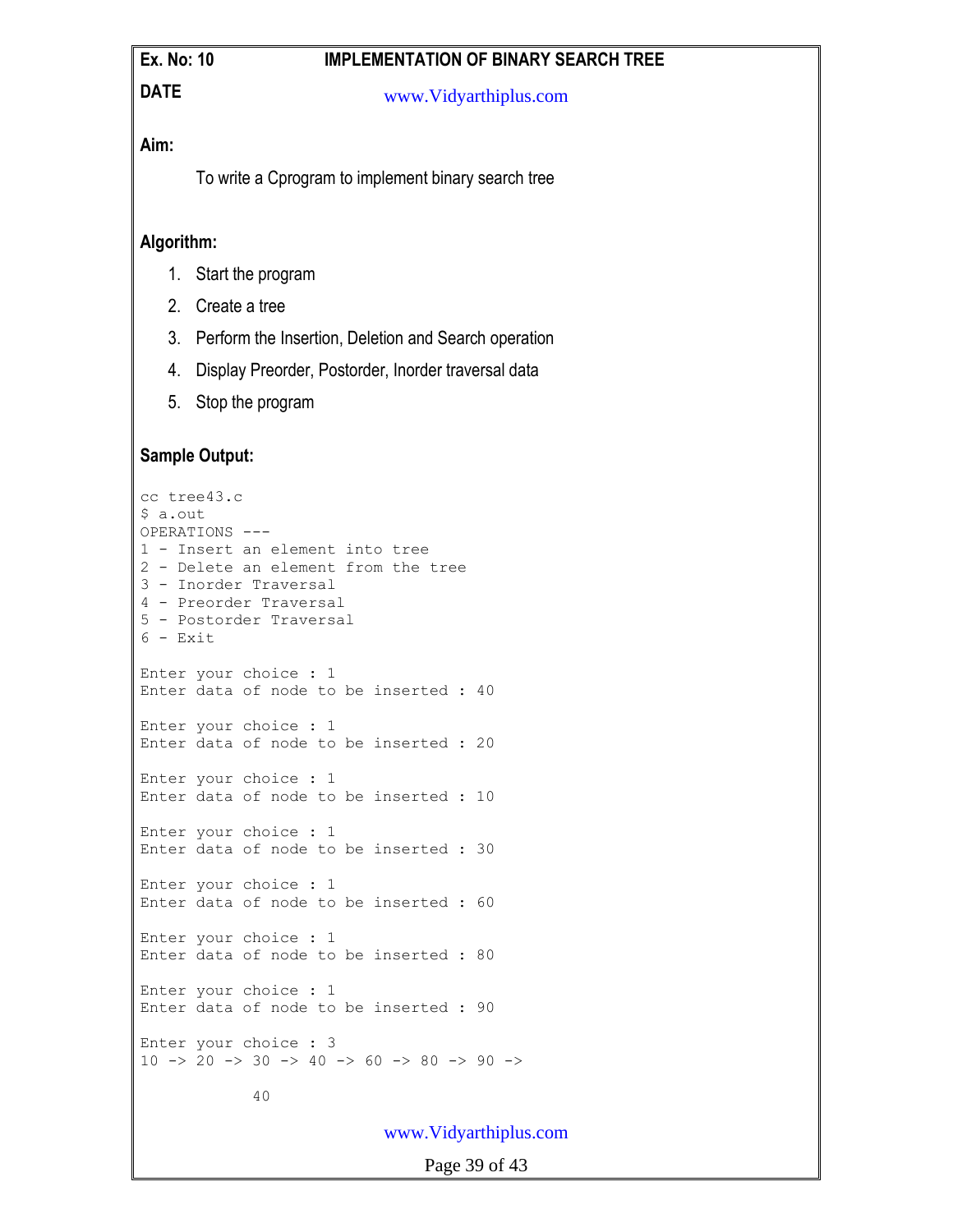

### www.Vidyarthiplus.com

### **Result:**

Thus the C programs to implement Binary search tree is executed successfully and output is verified.

### **Program Outcome:**

Thus the student can know to implement binary search tree.

### **Viva Voce:**

- 1. What is tree?
- 2. What are called binary tree?
- 3. List the operations of binary tree.
- 4. What are the condition for left sub tree and right sub tree?
- 5. What are called tree traversal?
- 6. What is In-order?
- 7. What is preorder?
- 8. What is postorder?
- 9. What are called binary search tree?
- 10. Compare Binary tree and Binary Search tree.

### www.Vidyarthiplus.com

Page 40 of 43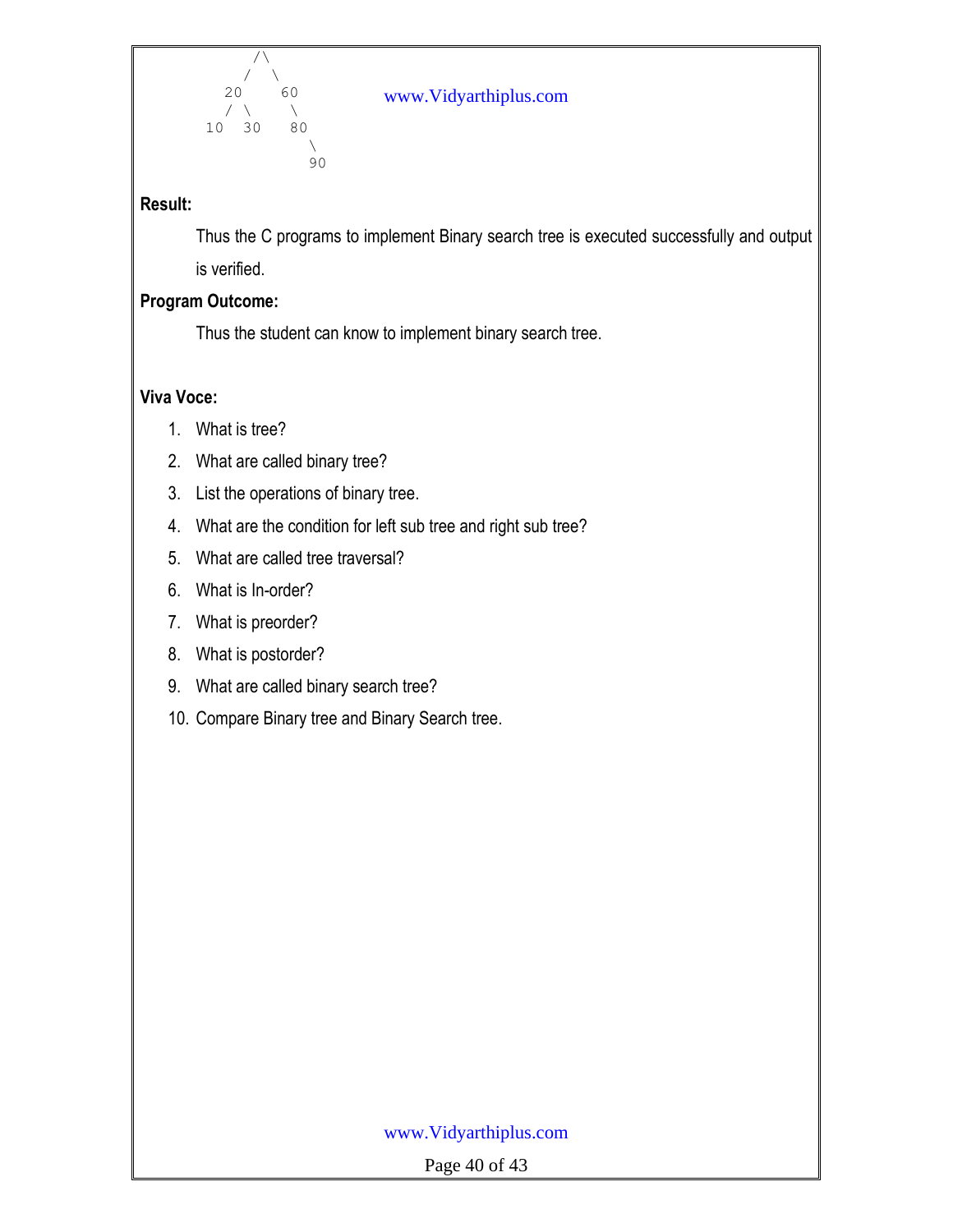#### Ex. No: 11 **HASHING TECHNIQUES** www.Vidyarthiplus.com

### **Aim:**

To write a Cprogram to implement hash table

### **Algorithm:**

- 1. Create a structure, data (hash table item) with key and value as data.
- 2. Now create an array of structure, data of some certain size (10, in this case). But, the size of array must be immediately updated to a prime number just greater than initial array capacity (i.e 10, in this case).
- 3. A menu is displayed on the screen.
- 4. User must choose one option from four choices given in the menu
- 5. Perform all the operations
- 6. Stop the program

### **Sample Output**

Implementation of Hash Table in C MENU-:

- 1. Inserting item in the Hash Table
- 2. Removing item from the Hash Table
- 3. Check the size of Hash Table
- 4. Display Hash Table

Please enter your choice-: 3 Size of Hash Table is-: 0

Do you want to continue-:(press 1 for yes) 1 Implementation of Hash Table in C MENU-:

- 1. Inserting item in the Hash Table
- 2. Removing item from the Hash Table
- 3. Check the size of Hash Table
- 4. Display Hash Table

Please enter your choice-: 1 Inserting element in Hash Table Enter key -: 1

www.Vidyarthiplus.com

Page 41 of 43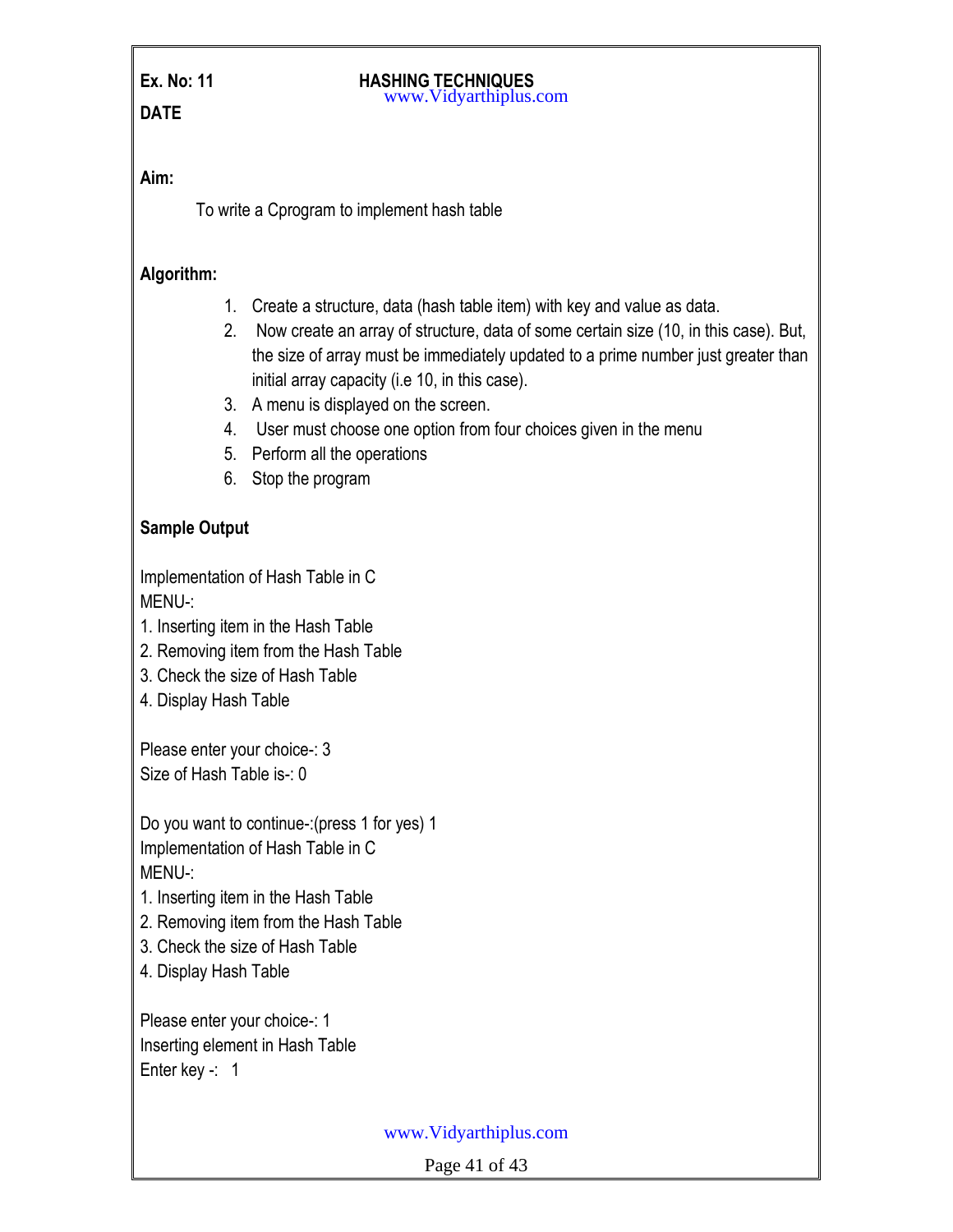key (1) and value (1) has been inserted Do you want to continue-:(press 1 for yes) 1 www.Vidyarthiplus.com Implementation of Hash Table in C chaining with singly linked list MENU-: 1. Inserting item in the Hash Table 2. Removing item from the Hash Table 3. Check the size of Hash Table 4. Display Hash Table Please enter your choice-: 4 array[0] has no elements  $array[1]$  has no elements key = 1 and value = 1 array[2] has no elements array[3] has no elements array[4] has no elements array[5] has no elements array[6] has no elements array[7] has no elements array[8] has no elements array[9] has no elements \*\*\*\*\*\*\*\*\*\*\*\*\*\*\*\*\*\*\*\*\*\*\*\*\*\*\*\*\* Do you want to continue-:(press 1 for yes) 1 Implementation of Hash Table in C MENU-: 1. Inserting item in the Hash Table 2. Removing item from the Hash Table 3. Check the size of Hash Table 4. Display Hash Table Please enter your choice-: 2 Deleting key from Hash Table Enter the key to delete-: 3 This key does not exist. Do you want to continue-:(press 1 for yes) 1 Implementation of Hash Table in C MENU-: 1. Inserting item in the Hash Table 2. Removing item from the Hash Table 3. Check the size of Hash Table www.Vidyarthiplus.com

Page 42 of 43